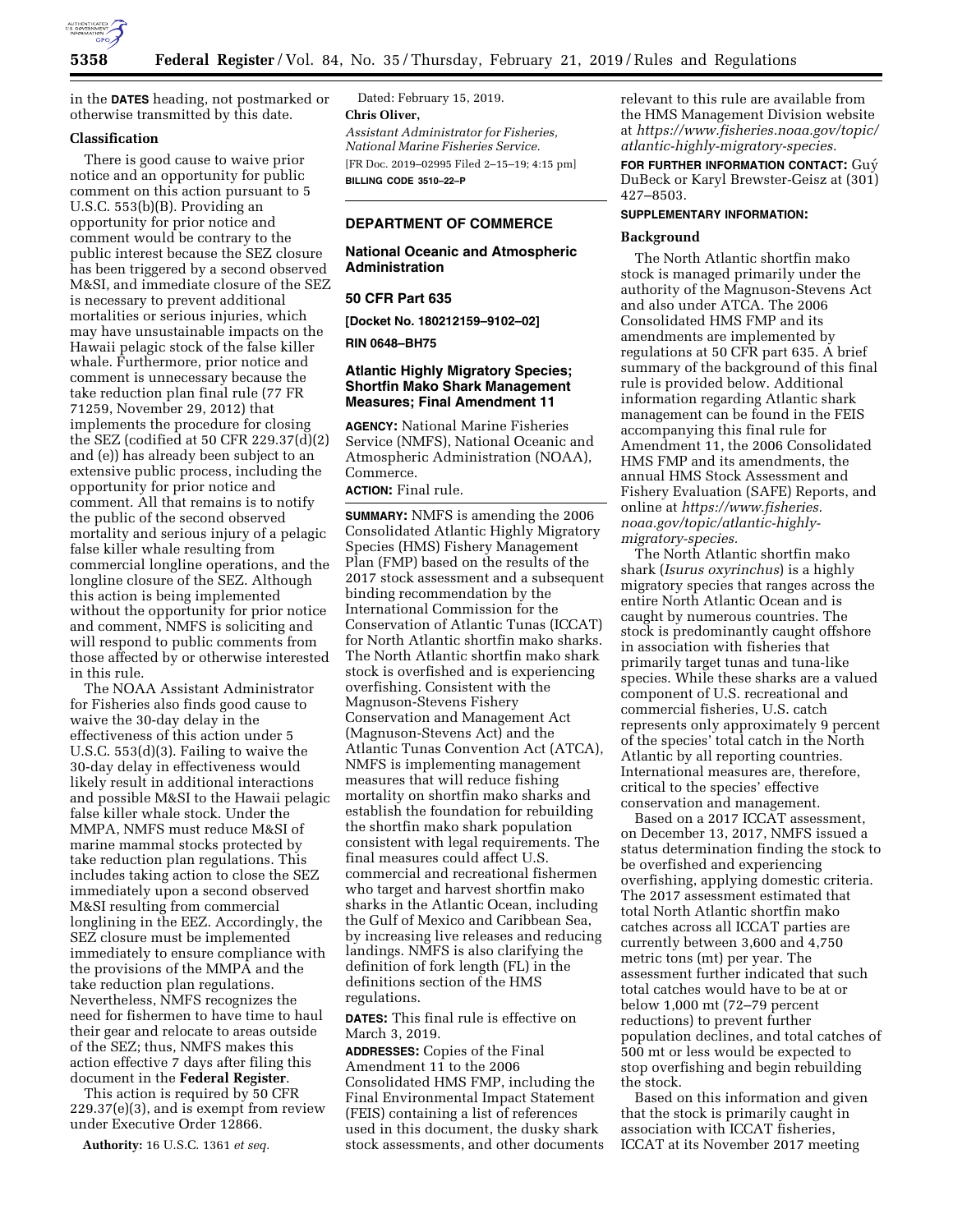adopted management measures for Atlantic shortfin mako in Recommendation 17–08. The measures largely focused on maximizing live releases of Atlantic shortfin mako sharks, allowing retention only in certain limited circumstances, increasing minimum size limits for retention, and improving data collection in ICCAT fisheries. ICCAT stated that the measures in the Recommendation were ''expected to prevent the population from decreasing further, stop overfishing and begin to rebuild the stock.''

On March 2, 2018, NMFS implemented an interim final rule using emergency authority under the Magnuson-Stevens Act, 16 U.S.C. 1855(c), to quickly implement measures in the HMS recreational and commercial fisheries consistent with Recommendation 17–08. The emergency measures were initially effective for 180 days, and on August 22, 2018, they were extended to March 3, 2019 (83 FR 42452). This final rule is intended to replace these emergency measures with long-term measures.

A Notice of Intent (NOI) to prepare an EIS for Amendment 11 of the Consolidated HMS FMP was published in the **Federal Register** on March 5, 2018 (83 FR 9255) and provided notice of the availability of an Issues and Options document for scoping. Based on the alternatives presented and commented on during scoping, NMFS published a proposed rule for Draft Amendment 11 on July 27, 2018 (83 FR 35590), and the Environmental Protection Agency (EPA) published the notice of availability of the Draft Environmental Impact Statement (DEIS) on July 27, 2018 (83 FR 35637). The details of this rulemaking can be found in the proposed rule and are not repeated here.

During the comment period on the proposed rule and DEIS, which lasted for 73 days, NMFS conducted six public hearings (Texas, Florida, North Carolina, New Jersey, and Massachusetts) and a public webinar. In addition, NMFS presented Draft Amendment 11 to the Atlantic HMS Advisory Panel, four Atlantic Regional Fishery Management Councils (the New England, Mid-Atlantic, South Atlantic, and the Gulf of Mexico Fishery Management Councils), and the Atlantic States Marine Fisheries Commission. The comment period ended on October 8, 2018. The comments received on Draft Amendment 11 and its proposed rule, and responses to those comments, are summarized below in the section labeled ''Response to Comments.''

This final rule implements the measures preferred and analyzed in the FEIS for Amendment 11 to the 2006 Consolidated HMS FMP in order to address and establish a foundation for rebuilding the North Atlantic shortfin mako shark stock, which ICCAT will adopt in 2019 after obtaining additional scientific information, as set out in Recommendation 17–08. It also includes a clarification to the regulatory definition of ''FL (fork length),'' as proposed and discussed in the DEIS and FEIS. The FEIS analyzed the direct, indirect, and cumulative impacts on the human environment as a result of the preferred management measures. The FEIS, including the preferred management measures, was made available on December 21, 2018 (83 FR 65670). On February 15, 2019, the Assistant Administrator for NOAA signed a Record of Decision (ROD) adopting these measures as Final Amendment 11 to the 2006 Consolidated HMS FMP. A copy of the FEIS, including Final Amendment 11 to the 2006 Consolidated HMS FMP, is available from the HMS Management Division (see **ADDRESSES**). In the FEIS, NMFS divided the alternatives into the following four broad categories for organizational clarity and to facilitate effective review: Commercial fishery, recreational fishery, monitoring, and rebuilding. NMFS fully considered 29 alternatives within these categories and is implementing five measures, one in the commercial fishery, two in the recreational fishery (each regarding a different regulation type), one regarding monitoring, and one regarding rebuilding the stock, to meet the objectives of the rule and achieve at least a 75 percent reduction in U.S. shortfin mako shark landings consistent with the suggested level of reduction recommended in the stock assessment. The stock assessment recommends this level of reduction throughout the stock's range, and all ICCAT parties fishing on the stock are committed to take the specified measures to achieve the needed reductions. NMFS' detailed analyses of the alternatives are provided in the FEIS for Draft Amendment 11 (see **ADDRESSES** for how to get a copy of the FEIS) and a summary is provided in the FRFA below.

In developing the final measures, NMFS considered the commercial retention restrictions and the 83-inch FL recreational minimum size limit temporarily put in place through the emergency interim final rule, public comments received on that rule, other conservation and management measures that have been implemented in the HMS

fisheries since 2008 that have affected shark fisheries or shark bycatch in other fisheries, and public comments received on the proposed rule and DEIS, including comments provided at the September 2018 HMS Advisory Panel meeting. In response to public comment on the proposed rule and the DEIS, NMFS made three changes from the proposed rule in the final rule. The first change adopts a new commercial measure that is a modified version of the previously preferred measure. A second change adopts a different recreational size limit measure that was not preferred in the proposed rule. A third change clarifies the application of retention restrictions for the few permit holders who hold a commercial shark permit and a permit that also allows recreational landings of sharks. All other proposed conservation measures, as well as the proposed clarification of the definition of ''fork length,'' did not change between the proposed and final rules. Measures that are different from the proposed rule, or measures that were proposed but not implemented, are described in detail in the section titles, ''Changes from the Proposed Rule.''

### **Response to Comments**

NMFS received a total of 30 individual written comments on the proposed rule from fishermen, dealers, and other interested parties along with State of North Carolina, Commonwealth of Massachusetts, the Mid-Atlantic and New England Fishery Management Councils, several shark conservation or other environmental groups, including Oceana, and several commercial and recreational groups. Oral comments were received from the South Atlantic Fishery Management Council. All written comments can be found at *<http://www.regulations.gov/>*by searching for RIN 0648–BH75. All of the comments received are summarized below.

*Comment 1:* NMFS received multiple comments expressing support for Amendment 11 management measures as well as comments opposing implementation of ICCAT shortfin mako shark recommendations. Commenters in support of Amendment 11 wanted management measures to prevent overfishing of shortfin mako sharks by placing limits and restrictions on fishing that results in mortality of shortfin mako sharks. They also stressed the need for international cooperation if shortfin mako shark measures are to be effective and the need for all countries fishing on the stock to implement comparable regulations as required by ICCAT. In addition, some commenters cited the importance of shortfin mako sharks to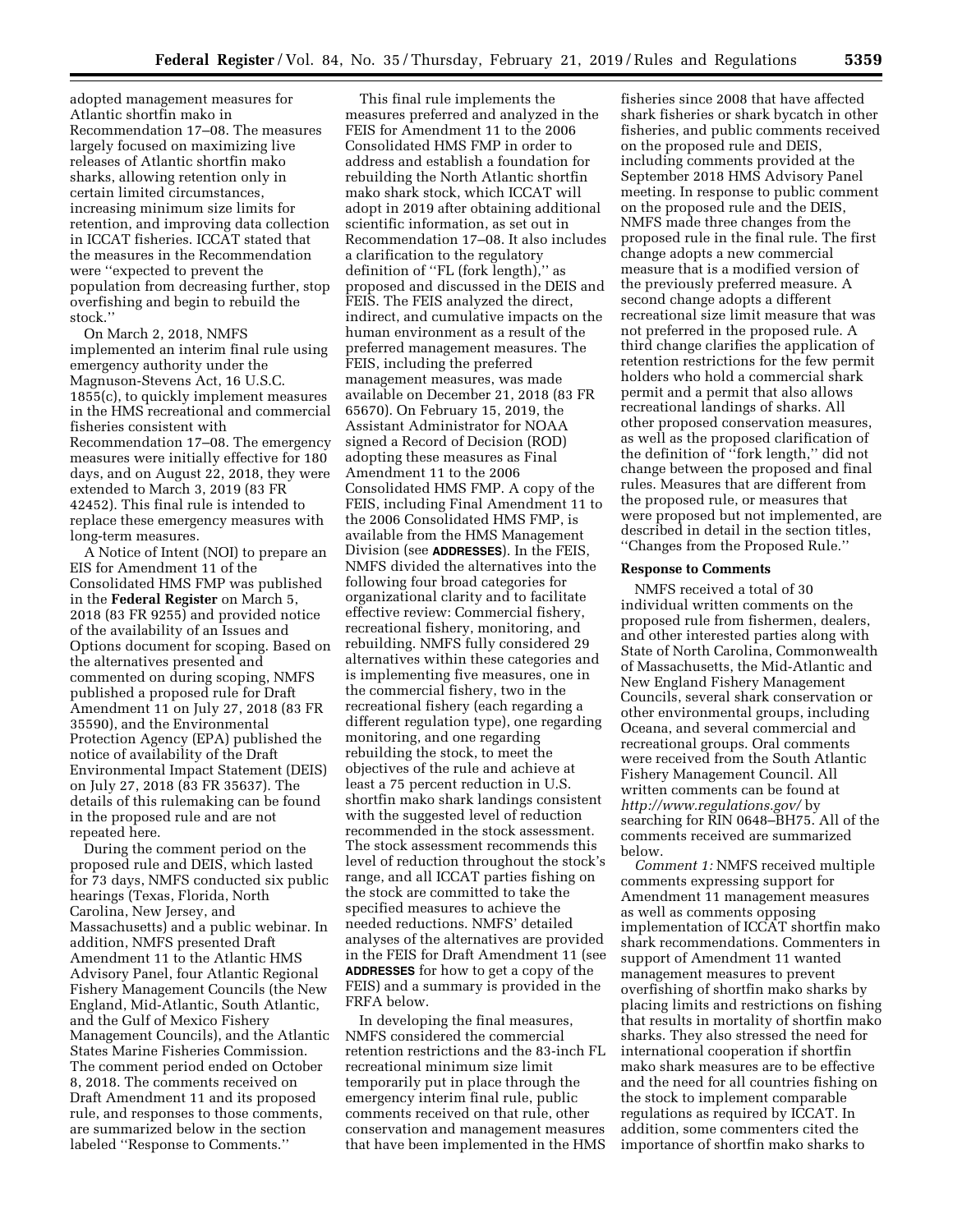the health of ocean ecosystems. One commenter opposed any management measures for shortfin mako sharks, citing their understanding of previous ICCAT stock assessment issues, including the underlying uncertainties with other shark stock assessments such as the porbeagle shark assessment. Specifically, this commenter stated that ICCAT had recommended similar regulations for porbeagle sharks after a stock assessment, and later changed the results after the United States supplied additional information.

*Response:* NMFS agrees that shortfin mako sharks play an important role in maintaining ocean ecosystems, and notes that there are statutory obligations to effectively manage shark fisheries, prevent overfishing, and achieve longterm sustainability of the stock. NMFS has determined that the management measures in this rule will address overfishing and begin the process of rebuilding the North Atlantic shortfin mako shark stock as required by law, understanding that any effective rebuilding plan or measures to end overfishing depend on effective international measures, given that the United States contributes to only a portion of the fishing mortality on the stock.

NMFS believes that the 2017 ICCAT stock assessment for shortfin mako sharks is not appropriately compared to the previous stock assessment for porbeagle sharks and generally does not agree with the commenter's implication that the ICCAT assessments are routinely flawed. The 2017 ICCAT stock assessment for shortfin mako sharks included many improvements in the data and modeling compared to previous shark stock assessments, including past porbeagle and shortfin mako shark assessments. NMFS has determined that the 2017 SCRS shortfin mako shark stock assessment is the best scientific information available for shortfin mako sharks, and NMFS is using the results, as appropriate, as required under National Standard 2 of the Magnuson-Stevens Act.

*Comment 2:* NMFS received comments about the stock assessment methodology and results. A commenter had concerns that the methodology applied in evaluating the results of different stock assessment models used in the 2017 shortfin mako stock assessment introduced an inappropriate negative bias in the overall assessment results. Other commenters were concerned about the large change in stock status between all the most recent previous ICCAT stock assessment results, the conversion rates used to convert dressed weight to whole weight

of sharks, the potential for underreporting of harvest by other ICCAT members particularly those countries that have larger fishing fleets than the United States, and the potential implications of the Marine Recreational Information Program (MRIP) catch estimates. These commenters requested that NMFS postpone implementing Amendment 11 until the next shortfin mako shark stock assessment is completed.

*Response:* While there is always uncertainty in stock assessment data inputs, model outputs, and the subsequent interpretation of results, the SCRS methodologies appropriately considered how to best address such uncertainties in this particular context. The SCRS described these sources of uncertainty and concluded that the 2017 stock assessment was an improvement over previous assessments for shortfin mako sharks, and reflects the best scientific information available on the status of the stock. ICCAT reviewed and accepted the results for use in management, and made specific recommendations which the United States is obligated to implement as necessary and appropriate under ATCA. NMFS is also required to take action to end overfishing and rebuild the stock under the Magnuson-Stevens Act given the stock's status as overfished with overfishing occurring. If future stock assessments reach different conclusions regarding shortfin mako shark stock status, and changes to management measures are recommended by ICCAT, or if NMFS determines that different measures are needed to address management of the stock, then such changes may be considered at that time.

Regarding the comment expressing concern that the United States used incorrect conversion rates for dressed weight to whole weight of sharks, this issue has also come up in the context of reporting to ICCAT. As discussed with the ICCAT Advisory Committee at its Fall meeting, the United States surveyed other countries regarding the conversion rates and the manner in which those countries dress their sharks and then reviewed the data it submitted to ICCAT. Based on this review of the data and the survey of other countries' conversion factors, the United States found errors in the shortfin mako shark commercial landings data previously submitted to ICCAT and determined that changing the conversion rate to match that used by Spain and Canada was appropriate. Accordingly, the United States submitted revised estimates to ICCAT of U.S. harvest for all years. NMFS has accordingly updated all the numbers from the DEIS

in the FEIS to reflect the updated analyses, since the numbers in the DEIS were based on the ICCAT submissions. As a result of these revised estimates, the U.S. proportion of shortfin mako catches compared to all catches by all countries was reduced from 11 percent to 9 percent. For U.S. harvest, these changes also resulted in a recalculation of the relative contribution of commercial and recreational fisheries to domestic shortfin mako shark mortality. The proportion of recreational to commercial harvest is not equally split with recreational harvest accounting for 58 percent and commercial harvest (including landings and dead discards) accounting for 42 percent.

*Comment 3:* NMFS received comments regarding the timing and process of this rulemaking. Commenters urged NMFS to implement management measures immediately based on the best available science to rebuild the stock and end overfishing. Other commenters are concerned that this rulemaking is premature since ICCAT could make changes in upcoming meetings. Some commenters felt the United States should not act unilaterally, and implement a rebuilding plan without ICCAT. Another commenter stated that NMFS has two years to implement rebuilding plans and management measures once the stock is determined to be overfished and requested that NMFS wait to implement Amendment 11.

*Response:* Amendment 11 is responsive to ICCAT Recommendation 17–08, which is a binding recommendation under the ICCAT Convention, and the United States is obligated to implement it through regulations as necessary and appropriate under ATCA. Due to the requirements in Recommendation 17–08 and the status of shortfin mako sharks, NMFS worked to immediately implement the requirements in Recommendation 17–08 via an emergency interim final rule (83 FR 8946; March 2, 2018). Under sections 305(c) and 304(e)(6) of the Magnuson-Stevens Act, NMFS has the authority to implement interim measures to reduce overfishing on an emergency basis for 180 days. Those measures can be extended again for another 186 days if necessary. NMFS later extended the emergency rule for another 186 days; these emergency measures expire on March 3, 2019 (83 FR 42452; August 22, 2018). NMFS aims to have the management measures in Amendment 11 in place by the time the emergency rule expires or soon thereafter. If ICCAT changes the measures in Recommendation 17–08 at future meetings, then the United States will be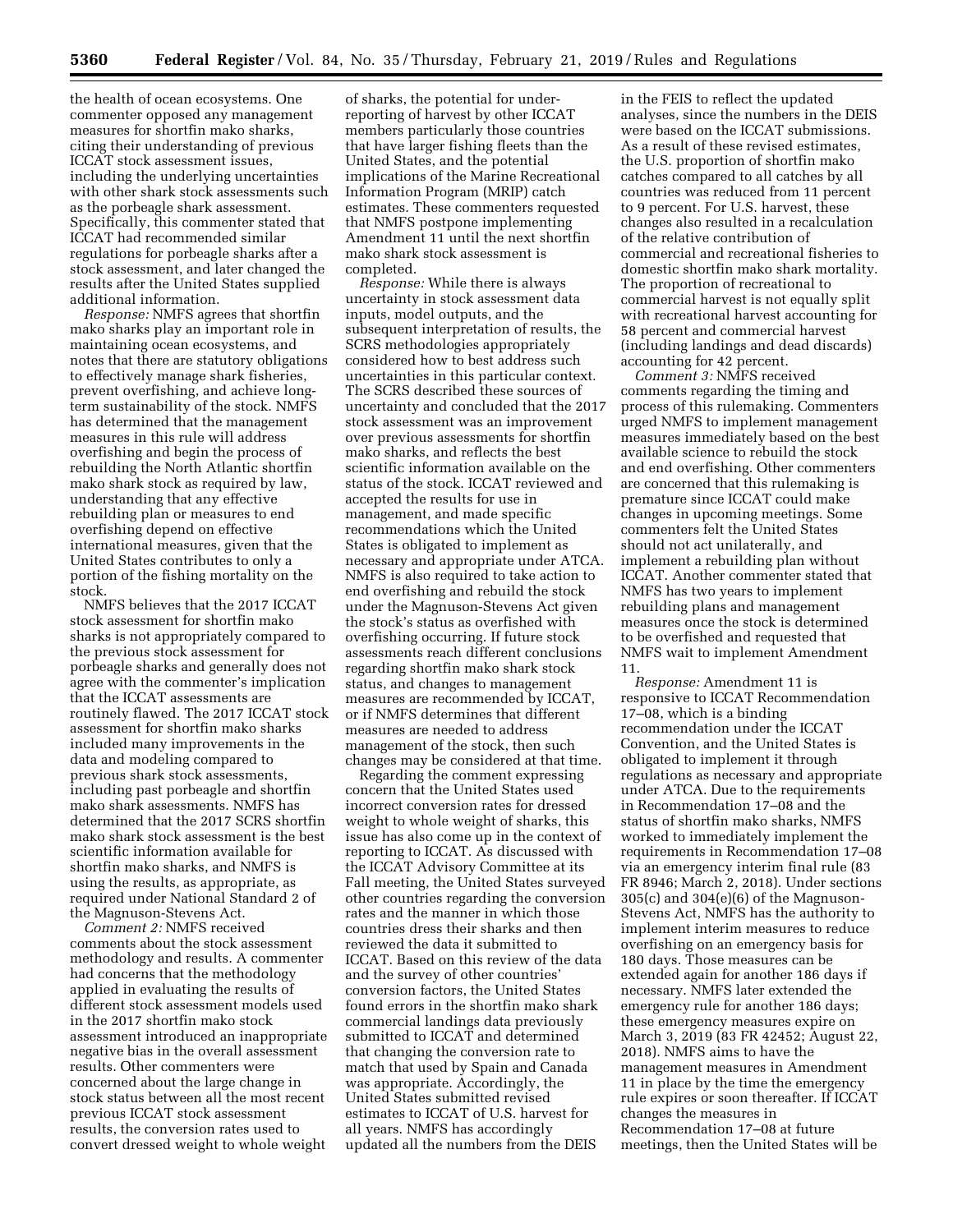responsive to those changes, consistent with ATCA and the Magnuson-Stevens Act. NMFS does not have discretion to delay implementation of management measures adopted at ICCAT simply because we anticipate there may be additional or different ICCAT recommendations in the future. This action does not implement a unilateral rebuilding plan in U.S. waters for shortfin mako sharks. This action establishes the foundation for an international, ICCAT-recommended rebuilding plan, understanding that ICCAT intends to adopt such a plan in the future and that the United States will advocate for its development at that forum.

Regarding the comment on the twoyear timeframe to implement management measures being a reason to delay implementation, we note that we have an obligation to implement the measures under ATCA and the ICCAT treaty, and that the Magnuson-Stevens Act requires NMFS to take measures to end overfishing and to rebuild the stocks. The regulatory process to amend the 2006 Consolidated HMS FMP is a lengthy process involving significant public input and review; the two-year reference in the Magnuson-Stevens Act is not to be read as a delay in starting that process, which could prevent measures from being timely implemented. Section 304(e)(6) allows for interim measures to reduce overfishing to be put in place until a FMP amendment can be finalized; this section of the Magnuson-Stevens Act only allows for these interim measures to be put in place pursuant to section 305(c), which limits the amount of time emergency measures can be effective to 366 days. Based on these regulations, NMFS published the emergency interim final rule per the authority in sections 305(c) and 304(e)(6) of the Magnuson-Stevens Act, and is implementing longterm management measures to address overfishing and establish a foundation for rebuilding shortfin mako sharks with Amendment 11, consistent with the Magnuson-Stevens Act.

*Comment 4:* NMFS received comments in support of adding a sunset clause to this rulemaking, which would remove regulations implemented by Amendment 11 if ICCAT makes changes to Recommendation 17–08.

*Response:* A ''sunset clause'' on regulations to address overfishing of shortfin mako sharks would not be consistent with the ICCAT recommendation, or the need to rebuild the stock, which could take decades based on the 2017 stock assessment. If ICCAT recommends changes to management measures in the future,

NMFS would implement necessary and appropriate responsive regulatory changes at that time, consistent with applicable laws.

*Comment 5:* NMFS received comments regarding the implementation of the ICCAT regulations and fishing operations by other countries. The commenters had concerns that other countries are not implementing the Recommendation and about the pace of the U.S. implementation when compared to other countries. Commenters also wondered if other ICCAT countries have electronic monitoring systems or observers for their fleets. In addition, the commenters believe that U.S. fishermen will be held accountable for an excessive share of the conservation burden in future ICCAT management measures.

*Response:* NMFS acknowledges that countries other than the United States are responsible for the majority of North Atlantic shortfin mako shark fishing mortality, hence the need for international coordination through ICCAT on measures to end overfishing and rebuild the stock. Regardless of other countries' capability to adequately implement and enforce ICCAT recommendations, the United States remains obligated under ATCA to implement ICCAT recommendations. As a responsible party to ICCAT, NMFS will continue to work collaboratively within the ICCAT process and advocate for an effective international rebuilding plan, emphasizing the need for all parties to address their relative share of contributions to fishing mortality and for equitable management measures.

*Comment 6:* NMFS should implement an EFH designation for shortfin mako sharks.

*Response:* NMFS has recently updated EFH designations for shortfin mako sharks under Amendment 10 to the 2006 Consolidated HMS FMP. This process was initiated with the publication of the draft Atlantic HMS 5 Year Review on March 5, 2015 (80 FR 11981). In this review, NMFS identified new literature and data that should be considered in EFH delineation exercises, and recommended updating boundaries for shortfin mako sharks. There was insufficient information available per the guidelines listed at § 600.815(a)(8)) to warrant a Habitat Area of Particular Concern for shortfin mako sharks. NMFS published a draft Environmental Assessment, which included proposed updates for shortfin mako shark EFH, on September 8, 2016 (81 FR 62100). NMFS received a number of written comments and comments at public meetings. Many comments included suggestions for EFH

boundaries based on academic research. NMFS completed a review of EFHrelated literature in developing the FEIS (see Chapter 3 and Chapter 4 of Amendment 10 for a review of shortfin mako habitat and biology, and EFH impacts, respectively), and did not identify sufficient literature warranting changes to the recently updated EFH boundaries for shortfin mako sharks. However new data from ongoing surveys, research, and tagging programs was used to update EFH boundaries. EFH updates for shortfin mako sharks were finalized September 6, 2017 (82 FR 42329). Maps of final EFH boundaries for shortfin mako are available in Appendix G of the Final Environmental Assessment. EFH boundaries may also be viewed in the EFH Mapper, an online dynamic mapping tool maintained by the NMFS Office of Habitat Conservation (*[https://](https://www.habitat.noaa.gov/protection/efh/efhmapper/)*

*[www.habitat.noaa.gov/protection/efh/](https://www.habitat.noaa.gov/protection/efh/efhmapper/)  [efhmapper/](https://www.habitat.noaa.gov/protection/efh/efhmapper/)*). This office also maintains an EFH Data Inventory, which includes shapefiles of EFH boundaries that may be downloaded by the public (*[https://](https://www.habitat.noaa.gov/protection/efh/newInv/index.html) [www.habitat.noaa.gov/protection/efh/](https://www.habitat.noaa.gov/protection/efh/newInv/index.html)  [newInv/index.html](https://www.habitat.noaa.gov/protection/efh/newInv/index.html)*). The next 5-year review process for HMS EFH will be initiated in 2022.

*Comment 7:* NMFS received several comments suggesting that management measures for shortfin mako sharks should be more restrictive than those implemented in this rulemaking, including prohibiting all retention of shortfin mako sharks, or other more restrictive measures, as the science recommends.

*Response:* NMFS disagrees that more restrictive measures are required or necessary at this time. The management measures in Amendment 11 are consistent with those recommended in ICCAT Recommendation 17–08 and with NMFS' obligations to address overfishing and rebuilding, understanding that the stock is fished internationally and requires international measures to effectively address these issues. The selected measures are expected to reduce U.S. shortfin mako shark catch consistent with the SCRS recommendation (72–79 percent), while still permitting fishermen to retain shortfin mako sharks under limited circumstances. Given the species' North Atlantic-wide range and that United States catches constitute only approximately nine percent of total North Atlantic shortfin mako shark catch, the United States cannot unilaterally end overfishing and rebuild the stock through domestic regulations alone, even if there were to be a total prohibition on possession (which has not been recommended by ICCAT).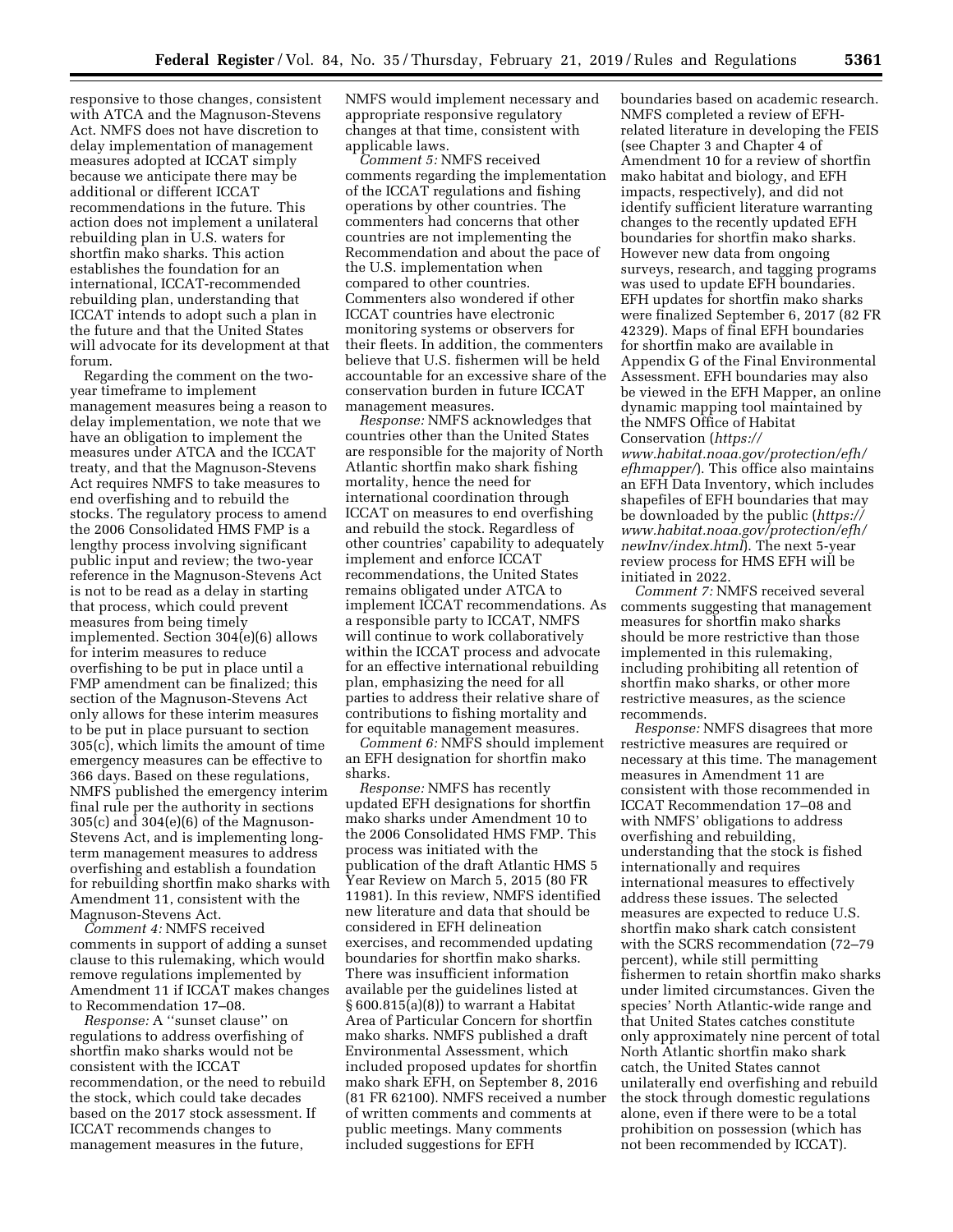Ending overfishing and rebuilding the stock can only be accomplished through international coordination with nations that harvest the majority of shortfin mako sharks. NMFS will work with ICCAT members to evaluate the effectiveness of these measures, update stock assessment projections, establish a rebuilding plan, and develop additional measures if necessary.

*Comment 8:* NMFS received comments in support of the proposed preferred commercial alternative (A2), as well as other comments that suggested modifications to Alternative A2. Several commenters along with the State of Georgia and the South Atlantic and New England Fishery Management Councils supported Alternative A2 (the preferred Alternative at the proposed rule stage) since this Alternative is consistent with ICCAT Recommendation 17–08, utilized electronic monitoring, and allowed NMFS to collect real time landings and additional data. NMFS also received comments including from the State of North Carolina, Commonwealth of Massachusetts, and HMS Advisory Panel members supporting Alternative A2 with modifications. Specifically, the State of North Carolina along with other individuals suggested a modification that would allow the retention of dead shortfin mako sharks caught as bycatch in gillnet and bottom longline fisheries. The Commonwealth of Massachusetts and some HMS Advisory Panel members suggested a modification that would allow the retention of dead shortfin mako sharks by any vessel as long as there is an electronic monitoring system or an observer on board the vessel, similar to Alternative A5. These commenters also supported Alternative A3, which would allow vessels the option to opt out of the electronic monitoring system review.

*Response:* ICCAT Recommendation 17–08 included a variety of measures to reduce shortfin mako shark fishing mortality and to increase live releases in response to the 2017 ICCAT North Atlantic shortfin mako shark stock assessment. Among these measures was the option to require the release of shortfin mako sharks brought to the vessel alive in ICCAT fisheries. This option also allows for the retention of shortfin mako sharks in ICCAT fisheries that are dead at haulback, provided an electronic monitoring system is installed, or an observer is on board to verify the disposition of the shark. In Draft Amendment 11, NMFS preferred to implement Alternative A2, which limited the retention of dead shortfin mako sharks to those caught on vessels with an electronic monitoring system.

While the draft amendment preferred alternative did not limit the gear types that could be used to catch and retain dead shortfin mako sharks, the requirement to have an electronic monitoring system installed largely limited the measure to pelagic longline vessels since these vessels are already required to have electronic monitoring systems. Alternative A2 would satisfy the requirements of Recommendation 17–08 and also decrease fishing mortality of shortfin mako sharks. A large number of commenters expressed support for this measure. A full analysis of the ecological and socioeconomic impacts for Alternative A2 is provided in Chapter 4 of the FEIS.

However, during the public comment period, commenters that expressed support for the preferred Alternative A2 in Draft Amendment 11 also voiced support for allowing retention of dead shortfin mako sharks in other, non-ICCAT fishery gear types. Although Alternative A2 did not limit the ability to retain dead shortfin mako sharks to pelagic longline vessels, the requirement to install a costly electronic monitoring system to do so may have effectively limited the allowance for retention to the pelagic longline fishery. HMS-permitted pelagic longline vessels are already required to have electronic monitoring systems on board, but vessels using other gear types are unlikely to install the costly system in order to retain shortfin mako sharks, especially considering the relatively low ex-vessel value. Thus, the practical effect of Alternative A2 could be to limit the measure to pelagic longline vessels. To address the public comments on the Proposed Rule for Amendment 11, NMFS is implementing Alternative A7, an alternative added and analyzed in the FEIS and adopted in this final rule. Alternative A7 is a slight modification and outgrowth of Alternative A2. Under preferred Alternative A7, shortfin mako sharks caught using gillnet, bottom longline, or pelagic longline gear on properly-permitted vessels could be retained, provided they are dead at haulback. In the case of pelagic longline vessels, an electronic monitoring system would still be required, as proposed, but an electronic monitoring system would not be required on vessels that use bottom longline or gillnet gear. To be responsive to public comments, NMFS reviewed the available data for shortfin mako shark interactions by vessels that use bottom longline and gillnet gear. After reviewing the information and considering past actions, NMFS decided to add Alternative A7 as the preferred alternative. One of the alternatives in

the proposed rule analyzed and considered retention within the bottom longline and gillnet fisheries, and public comment on the alternatives resulted in the development of Alternative A7. Commenters thus could reasonably have anticipated this alternative, which is a logical outgrowth of the alternatives considered, and is consistent with the ICCAT measure's application to sharks ''caught in association with ICCAT fisheries.'' This alternative is largely the same as Alternative A2 except that it allows retention of dead shortfin mako sharks in the bottom longline and the gillnet fisheries without requiring an observer or electronic monitoring system on board. Shortfin mako sharks are rarely caught with bottom longline and gillnet gear. Based on observer data, only 40 shortfin mako sharks were caught with bottom longline and gillnet gear from 2012 to 2017. Due to the low number of observed interactions, it is doubtful any of these landings were the result of targeted fishing so it is unlikely more could be done to avoid them. NMFS will also continue to track landings and consider additional measures if it appeared that an increase in retention results from this action, which is extremely unlikely. Retaining an additional six to seven dead sharks per year will have no additional negative effects on the stock than considered in the proposed rule, and the United States will still achieve the needed reductions in mortality with this alternative. In addition, allowing retention by these gear types will reduce regulatory dead discards in the non-ICCAT fisheries.

No other commercial gear types would be able to land shortfin mako sharks under this alternative. While it is possible for other commercial gears to catch shortfin mako sharks (*e.g.,* rod and reel and bandit gear), these gears are primarily recreational and are rarely used to fish for sharks commercially. Buoy gear in particular can interact with shortfin mako sharks but is not an authorized gear; this rule does not change that. Under this alternative, all shortfin mako sharks would need to be released if caught commercially on these other commercial gears, with the exception described below for those vessels that hold both a commercial shark permit and a permit with a shark endorsement that allows for recreational shark landings. This approach is consistent with previous rulemakings that implemented ICCAT recommendations for sharks (*e.g.,*  prohibiting retention of silky, hammerhead, oceanic whitetip, or porbeagle sharks in ICCAT fisheries: 76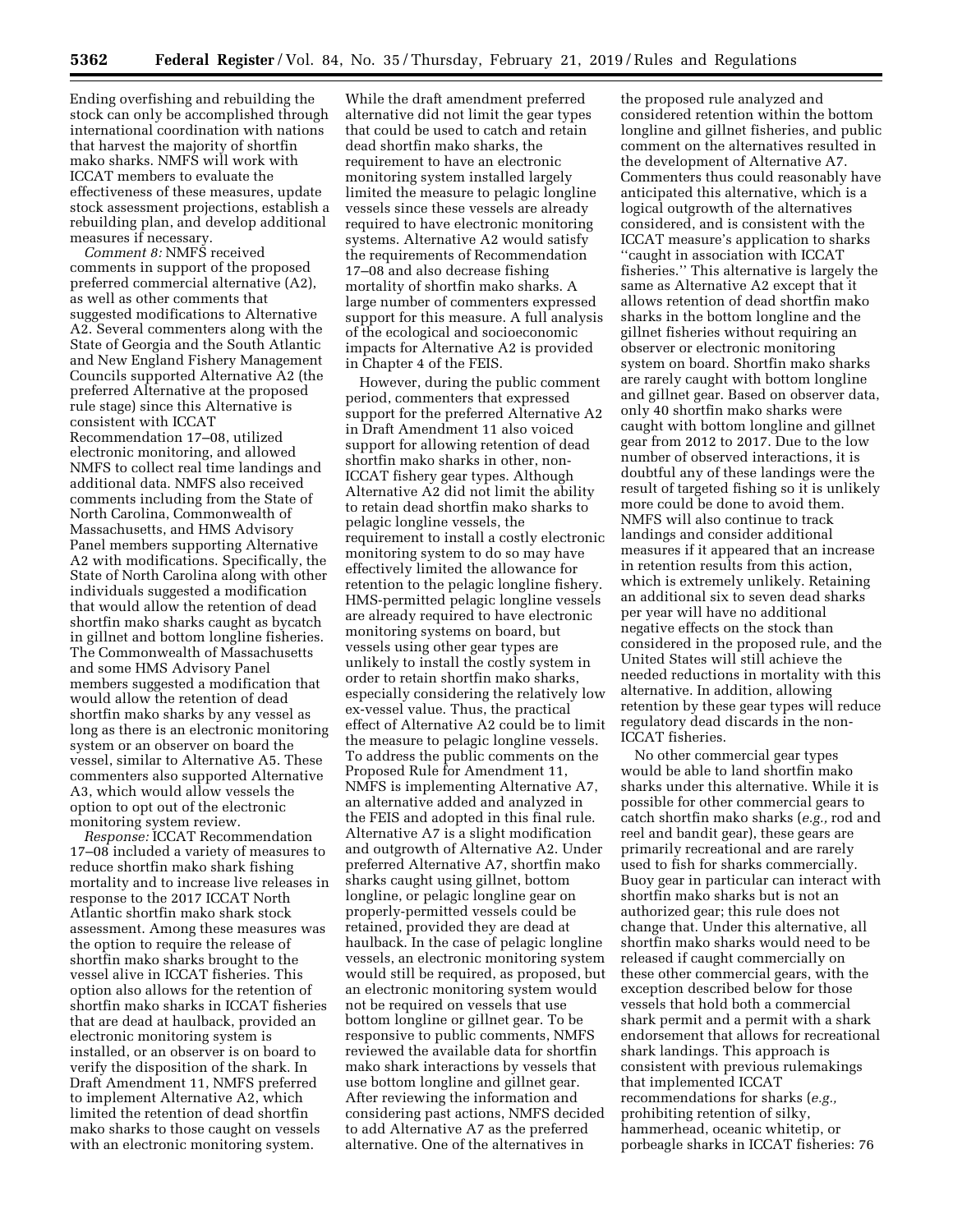FR 53652, August 29, 2011; 77 FR 60632, October 4, 2012; 81 FR 57803, August 24, 2016). In those cases, NMFS applied ICCAT measures for sharks only to the pelagic longline fishery and the handgear fisheries when swordfish or tunas are retained because they are considered ICCAT fisheries for tunas and tuna-like species. NMFS consistently determined that U.S. bottom longline and gillnet vessels are not part of an ICCAT fishery because these gears do not regularly catch or land ICCAT managed species such as swordfish or tunas. In other words, Alternative A7, which would allow landings of dead shortfin mako sharks caught by these non-ICCAT fishery gear types, is consistent with past U.S. actions.

Additionally, ICCAT Recommendation 17–08 allows retention of shortfin mako sharks that are dead at haulback without the verification of electronic monitoring or observers in certain limited circumstances, including for vessels under 12 meters. Most vessels that have a Directed shark LAP and use bottom longline or gillnet gear have vessel lengths that are below 12 meters. In 2017, bottom longline vessels that interacted with sharks (based on coastal fisheries and HMS logbook reports) averaged 11.4 meters in length. In 2017, gillnet vessels that interacted with sharks (based on coastal fisheries and HMS logbook reports) averaged 9.6 meters in length. Thus, given past rulemakings and given the length of most vessels that target sharks, allowing landings of dead shortfin mako sharks by these other gear types is appropriate and consistent with ICCAT Recommendation 17–08.

*Comment 9:* NMFS received a suggestion for potential management measures if more commercial regulations are needed to protect the shortfin mako stock. The commenter suggested that NMFS implement a seasonal incidental limit of 18 shortfin mako sharks per trip during the summer months.

*Response:* The preferred alternatives in Final Amendment 11 are consistent with ICCAT Recommendation 17–08 and are designed to address the United States' contribution to the overfishing of shortfin mako sharks. If future ICCAT SCRS analyses determine that additional shortfin mako shark mortality reductions are needed, NMFS would consider other options, consistent with any ICCAT recommendations. At this time, a seasonal commercial limit of shortfin mako sharks is not consistent with ICCAT Recommendation 17–08

and it is unclear if it would achieve mortality reduction targets.

*Comment 10:* NMFS received a comment that the combination of preferred alternatives at the proposed rule stage, specifically Alternatives A2 and B3, would cause commercial shark permits that are held with HMS Charter/ Headboat permits to be ''worthless.'' Such fishermen hold both permits to allow them to sell sharks caught as bycatch when fishing for tuna with handline gear. The proposed combination of alternatives would require such a dual-permitted vessel to use only pelagic longline gear, to have an electronic monitoring system, and to only land shortfin mako sharks that were greater than 83 inches fork length that were dead at haulback. These requirements would apply even when fishing on a for-hire trip.

*Response:* The commenter was correct that under the proposed alternatives it was unlikely that a dual-permitted vessel (which could include a variety of permits including, for example, those vessels that hold a commercial shark permit and an Atlantic Tunas General category permit that allows for retention of sharks when participating in a registered tournament) could land shortfin mako sharks. Additionally, NMFS realized this concern about permit combinations could apply to many combinations of the commercial and recreational alternatives considered. NMFS did not intend for this effect as a result of the proposed rule. As such, in the FEIS, NMFS is clarifying how the recreational limits would apply to the few individuals who hold a commercial shark vessel permit in addition to one of a variety of other vessel permits, such as HMS Charter/Headboat, that allow for recreational landings of sharks. These vessels generally fish with rod and reel or other handgear as opposed to pelagic longline, bottom longline, or gillnet gear. However, these vessels are part of the ICCAT fishery as they regularly target tunas, billfish, and swordfish. For the sake of clarity, NMFS would restrict these permit holders to the recreational shark requirements when shortfin mako sharks are onboard and prohibit them from selling any sharks when recreationally retaining shortfin mako sharks.

*Comment 11:* NMFS received comments both in support of and opposed to Alternative B3, which was the preferred alternative at the proposed rule stage. Some commenters, along with the Commonwealth of Massachusetts and the New England Fishery Management Council, supported Alternative B2 and management measures to protect

shortfin mako sharks until they reach maturity. These commenters generally felt that the United States strongly supported the adopted size restrictions at ICCAT, and that NMFS should not now go beyond the recommendations. These commenters noted that the same minimum size under the emergency rule reduced U.S. landings beyond the suggested reduction of 72 to 79 percent. Other commenters noted that NMFS underestimated potential reductions in landings in their analysis of the recreational alternatives because they did not account for reductions in the number of trips that would target shortfin mako sharks. The State of North Carolina supported Alternative B3 and specifically noted that if NMFS chooses Alternative B2 instead, NMFS should include shark sex identification facts on the HMS shark endorsement quiz and other outreach material. Commenters from the Gulf of Mexico supported Alternative B3 because they commonly interact with shortfin mako sharks larger than 83 inches fork length (FL). NMFS also received comments from individuals as well as the State of Georgia and the South Atlantic Fishery Management Council in support of the Alternative B3, which would establish a single recreational size limit of 83 inches FL, and is consistent with the measure established in the emergency rule. In general, these commenters felt the one size limit in Alternative B3 would remove any confusion recreational fishermen may have in identifying shortfin mako sharks by sex. Additionally, NMFS received requests for NMFS to consider other minimum sizes that are smaller than the preferred alternative of 83 inches FL. These commenters felt that NMFS should protect the larger, breeding female sharks over 83 inches FL and implement a smaller minimum size, such as 72 or 75 inches FL, for male sharks since those sharks still provide a decent amount of meat.

*Response:* Based on the public comment and current recreational estimated harvest under the emergency regulations (83 inches FL for all shortfin mako sharks), NMFS has decided to change the preferred alternative in the Final Amendment 11 to Alternative B2, which establishes different minimum sizes for male and female shortfin mako shark retention (71 inches FL size limit for male and 83 inches FL size limit for female shortfin mako sharks). In Draft Amendment 11 and the emergency interim final rule, the minimum size limit was increased to 83 inches FL for both males and females (Alternative B3) to significantly reduce shortfin mako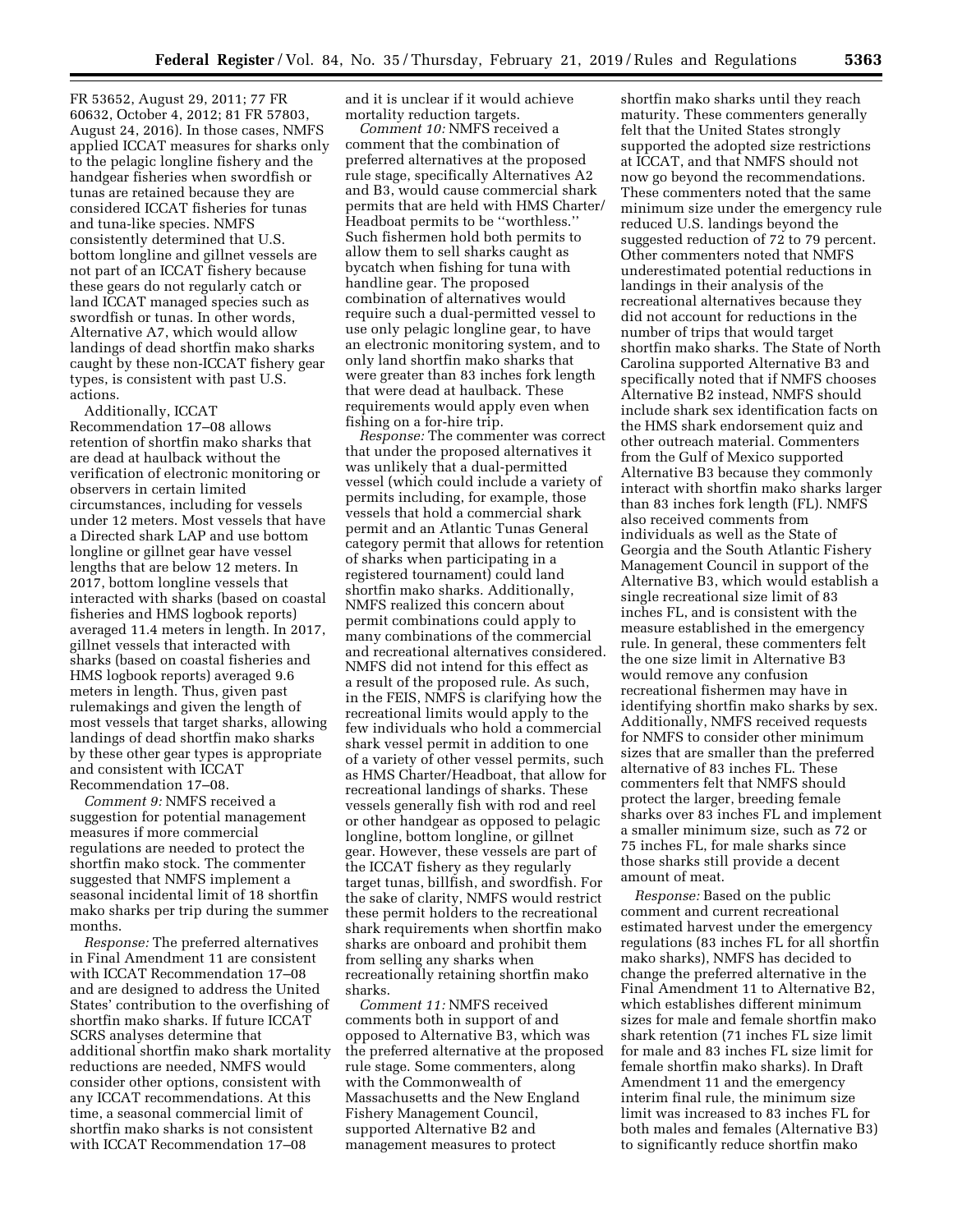shark recreational mortality and address overfishing. One size was used for both sexes for reasons discussed in the emergency interim final rule and proposed rule. Updated data gathered from operations occurring under the emergency interim rule provisions indicate, however, that this approach would be unnecessarily restrictive for the longer term. While the shortfin mako shark landings under the 83-inch FL size limit met the suggested reduction target by weight, the size limit exceeded the target reduction in numbers of sharks harvested. As described in Chapter 4 of the FEIS, Large Pelagics Survey (LPS) data indicated there was a substantial reduction in recreational trips targeting shortfin mako sharks as a result of implementation of the emergency interim rule. The recreational landings data observed in the LPS suggest that the separate size limits for male and female sharks now preferred under Alternative B2 should still accomplish the suggested mortality reduction targets while having less detrimental economic impacts on the recreational shark fishery.

Furthermore, studies have indicated that protecting sub-adult sharks is key to conserving and rebuilding shark populations (see Chapter 4 of the FEIS). Sub-adults are generally those juvenile sharks that are a year or two away from becoming mature adults. While the now-preferred Alternative B2 will allow greater harvest of male shortfin mako sharks, those sharks will still be mature individuals as 71 inches FL is the size of maturity for male shortfin mako sharks. Given that studies have indicated that protecting sub-adult sharks is key to conserving and rebuilding shark populations, Alternative B2 ensures that sub-adults would still be adequately protected by establishing minimum size limits for male and female sharks based on their size at maturity. NMFS also anticipates that the now-preferred Alternative B2, which allows recreational fishermen the opportunity to harvest smaller male sharks, will help relieve fishing pressure on the larger female sharks, which were estimated to comprise approximately 75 percent of the harvest under the preferred alternative from the emergency interim final rule (Alternative B3), which established only one size for both males and females. Landings data from the LPS shows that female shortfin mako sharks over 83 inches FL historically made up only about 12 percent of the overall harvest. Under a single 83 inches FL size limit it is highly likely most vessels that

successfully harvest a shark over 83 inches FL will have already caught and released several smaller male sharks first. Since recreational fishermen are only allowed to harvest one shortfin mako shark per vessel per day, establishing a separate and significantly smaller size limit for male sharks will greatly increase the probability that the first legal sized shark a vessel interacts with will thus be a male shark which should lead to fewer female sharks ultimately being harvested.

Since the final preferred alternative (Alternative B2) establishes a different minimum size limit for each sex of shortfin mako shark species, NMFS intends to include information on properly distinguishing between male and female sharks on all related outreach materials, web page, and the shark endorsement video (which is mandatory for all HMS permit holders that wish to retain sharks recreationally). NMFS also expects to provide such information to registered HMS shark tournaments to make sure participants are aware of the separate size limits and how to distinguish between male and female sharks. NMFS will continue to monitor recreational landings of shortfin mako sharks, and would take action to increase the minimum size limit if recreational landings targets are not meet or if enforcing separate size limits by sex proves to be impractical.

*Comment 12:* NMFS received a comment stating that the seasonal recreational alternatives would not allow Gulf of Mexico fishermen ample opportunity to land shortfin mako sharks since they primarily target the species outside of the months considered in the alternative.

*Response:* NMFS did not prefer Alternative B6, or any of its subalternatives, in the proposed rule due to the potential for inequitable fishing opportunities this alternative could create in terms of regional access to the shortfin mako shark recreational fishery. NMFS now prefers Alternative B2, which establishes a minimum size limit of 71 inches FL for male and 83 inches FL for female shortfin mako sharks, which would mean all recreational fishermen would have the same regulations regardless of where and when they decide to fish.

*Comment 13:* NMFS received comments in support of the no action recreational alternative (Alternative B1). Specifically, commenters supported keeping the shortfin mako shark recreational minimum size at status quo (54 inches FL) since they feel the population decline is not due to the recreational fishery and the recreational

fishery should not be impacted by other fisheries.

*Response:* While NMFS recognizes that the U.S. recreational fishery for shortfin mako sharks only makes up a small portion of the overall international harvest, its contribution to the total U.S. catch is larger than the commercial fishery landings. According to data presented in the Final Amendment 11, the U.S. recreational fishery accounts on average for 58 percent of the total U.S. catch, while the commercial fishery accounts on average for 42 percent. Therefore, U.S. recreational fisheries have a significant role to play in reducing fishing mortality on shortfin mako sharks, and must be included in management of this overfished stock. Furthermore, the no action alternative would fail to meet the minimum requirements set forth in ICCAT Recommendation 17–08 and would be inconsistent with U.S. obligations under the ICCAT treaty, ATCA, and other legal requirements.

*Comment 14:* NMFS received comments in support of Alternative B8, which would establish a tagging program to implement a per season limit for recreational fishermen.

*Response:* At this time, NMFS does not intend to implement a tagging program for recreationally harvested shortfin mako sharks since the final preferred alternative (Alternative B2) to establish minimum sizes would sufficiently reduce the recreational harvest levels. In addition, tagging programs are complicated to implement for a variety of reasons including the need to assign a limited number of tags via raffle, and the extra time and resources required to track them when reported. As discussed in the FEIS, NMFS would need to assign tags via raffle as the number of HMS permit holders with shark endorsements far exceeds the number of shortfin mako sharks that could be harvested and still meet the recommended reduction target of 72 to 79 percent. For these reasons, NMFS does not prefer a tagging program at this time.

*Comment 15:* NMFS received a comment suggesting that we change the shortfin mako shark recreational fishery to be similar to the bluefin tuna recreational fishery regulations. The commenter suggested a shortfin mako shark recreational fishery where permit holders would be restricted to one trophy shark over 83 inches FL, one smaller shark between 65 to 83 inches FL, and a 2 shark per season limit per recreational shark permit.

*Response:* The management regime suggested in this comment would be similar to the implementation of a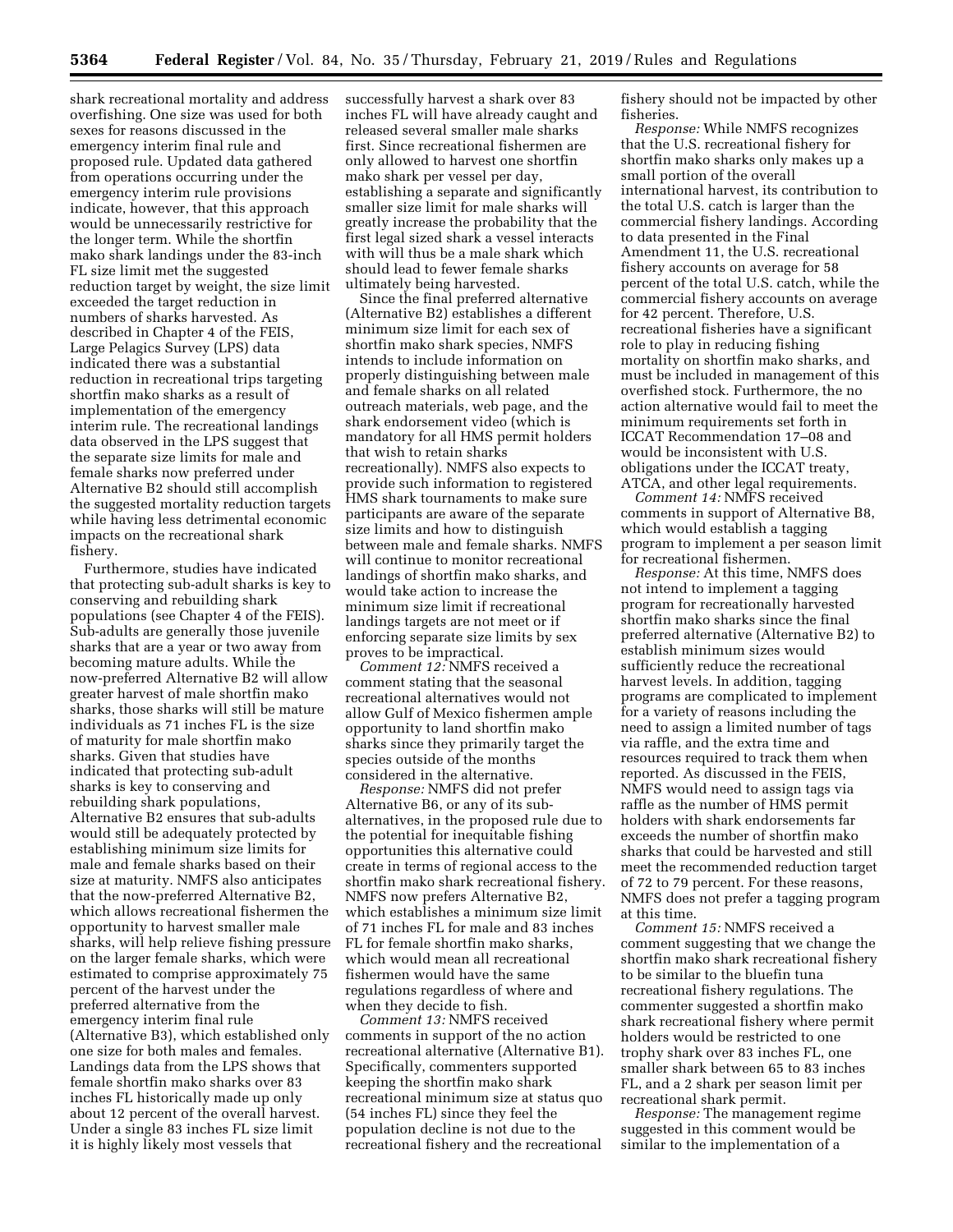tagging program in that such a program would require NMFS to monitor a seasonal bag limit. Similar to the tagging program, NMFS has determined that such a management program is unnecessary to accomplish the recommended reduction in landings as the minimum size limits currently under consideration would reduce overall harvest to far fewer than two sharks per permitted vessel per season. Furthermore, a 65 inch FL size limit for shortfin mako sharks would be below the size limits stipulated in ICCAT Recommendation 17–08, and would fail to meet U.S. obligations to implement binding ICCAT recommendations under ATCA.

*Comment 16:* NMFS received support and opposition for the preferred alternative (Alternative B9) to implement circle hooks in the recreational fishery. Some commenters along with the Commonwealth of Massachusetts and the South Atlantic and New England Fishery Management Councils supported the preferred alternative due to the benefits of live release of sharks that may provide enhanced survivorship in some species. The State of Georgia opposed the implementation of circle hooks in the recreational fishery for sharks in federal waters due to its ''questionable administration by law enforcement officers'' and the unnecessary burden it will place on recreational anglers. In addition, the State of Georgia noted that it does not intend to adopt circle hooks in state waters.

*Response:* Research shows that the use of circle hooks reduces gut-hooking and increases post-release survival in shortfin mako sharks. French et al. (2015) examined the effects of recreational fishing techniques, including hook type, on shortfin mako sharks and found that circle hooks were more likely to hook shortfin mako sharks in the jaw compared to J-hooks. In the study, circle hooks were most likely to hook in the jaw (83 percent of the time) while J-hooks most commonly hooked in the throat (33 percent of the time) or gut (27 percent of the time). Jhooks only hooked in the jaw of shortfin mako sharks 20 percent of the time. Jawhooking is correlated with increased odds of post release survival. For these and other reasons (*e.g.,* endangered species interactions), NMFS prefers this alternative. In addition, circle hooks are already required by HMS permitted commercial and recreational, except for north of 41°43′ N latitude (near Chatham, Massachusetts), fishermen.

While NMFS recognizes the State of Georgia's concern regarding enforceability, circle hooks have been

required by HMS recreational permit holders since January 1, 2018, and other states, such as the State of New York, also requires the use of circle hooks when fishing for sharks. In Amendment 5b to the 2006 Consolidated HMS FMP, NMFS required the use of non-offset, non-stainless steel circle hooks by HMS recreational permit holders with a shark endorsement when fishing for sharks recreationally, except when fishing with flies or artificial lures, in federal waters south of 41°43′ N latitude (near Chatham, Massachusetts). The final preferred Alternative (Alternative B9) would remove this line and require circle hooks when fishing recreationally for sharks in all areas, except when fishing with flies or artificial lures.

*Comment 17:* NMFS received a comment inquiring whether the new MRIP estimates would impact this rulemaking or future stock assessment.

*Response:* Recently, NMFS released new MRIP effort and catch estimate time series following the implementation of the new Fishing Effort Survey (FES) designed for the collection of private boat and shore-based fishing effort data, and its calibration with the data collected by the historic Coastal Household Telephone Survey (CHTS). The implications of the revised estimates on all managed species will not be fully understood for several years until they make their way through the rigorous scientific stock assessment process. In the coming years, the new and revised data will be incorporated into stock assessments at the domestic and international level as appropriate. However, NOAA Fisheries' primary source of recreational catch data for shortfin mako sharks is the Large Pelagic Survey (LPS) which does not rely on the FES, and as a result the estimates generated by the LPS used in this rulemaking have not changed.

*Comment 18:* NMFS received a comment stating that banning tournament fishing for sharks would help to end overfishing, and that NMFS would be justified in doing so on the grounds that tournament awards add a commercial component to what is supposed to be a recreational fishery. The commenter also stated that recreationally harvested fish should only be used for personal consumption, and not monetized.

*Response:* While tournaments do make up a significant portion of the recreational shark fishery, NMFS is not in favor of prohibiting shark tournaments as a means to address overfishing of shortfin mako sharks for a number of reasons. First, tournaments can provide significant economic benefits to the coastal communities in

which they are held. Second, banning tournament or sport fishing while still allowing recreational harvest would constitute an inequitable access of the resource to the problem of overfishing between tournament and nontournament recreational fishermen, and would set a precedent that would conflict with the management of other U.S. fisheries. Retention of HMS, including shortfin mako sharks submitted for weigh-in to tournaments, is authorized under the regulations by the permitted vessel that caught the fish. Even in cases where anglers donate their fish to the tournament, the tournament is not allowed to sell the fish, but may only donate the fish for human consumption to food banks or other charities.

For HMS fisheries, most tournament participants hold recreational permits or commercial permits that only allow for recreational landings of sharks when used during a registered HMS tournament. None of these participants are allowed to sell their catch. Many commercial businesses are associated with recreational fisheries including forhire vessels, bait and tackle shops, and fishing guides. Like tournaments, all of these operations service recreational anglers. The distinction between recreational and commercial fishing lies solely in whether the fish themselves are sold commercially, not in whether a business associated with an activity is providing a commercial service. Many shark tournaments are already moving to catch-and-release formats, or are shying away from targeting shark species that are not widely considered to be edible.

*Comment 19:* NMFS received support and opposition for the preferred alternative of no action Alternative C1. Some commenters along with the Commonwealth of Massachusetts, State of Georgia, and South Atlantic Fishery Management Council supported the preferred alternative since it would not add any additional reporting requirements for fishermen. However, commenters also were concerned that some registered HMS tournaments are currently not required to report their catches of all HMS. Some commenters opposed the preferred alternative since it would create inconsistency with the SCRS advice to gather more data and information on shortfin mako sharks and therefore would negatively impact science and stock assessments. Some individuals along with the Mid-Atlantic Fishery Management Council suggested that NMFS should implement mandatory reporting for all recreationally landed and discarded shortfin mako sharks. The Mid-Atlantic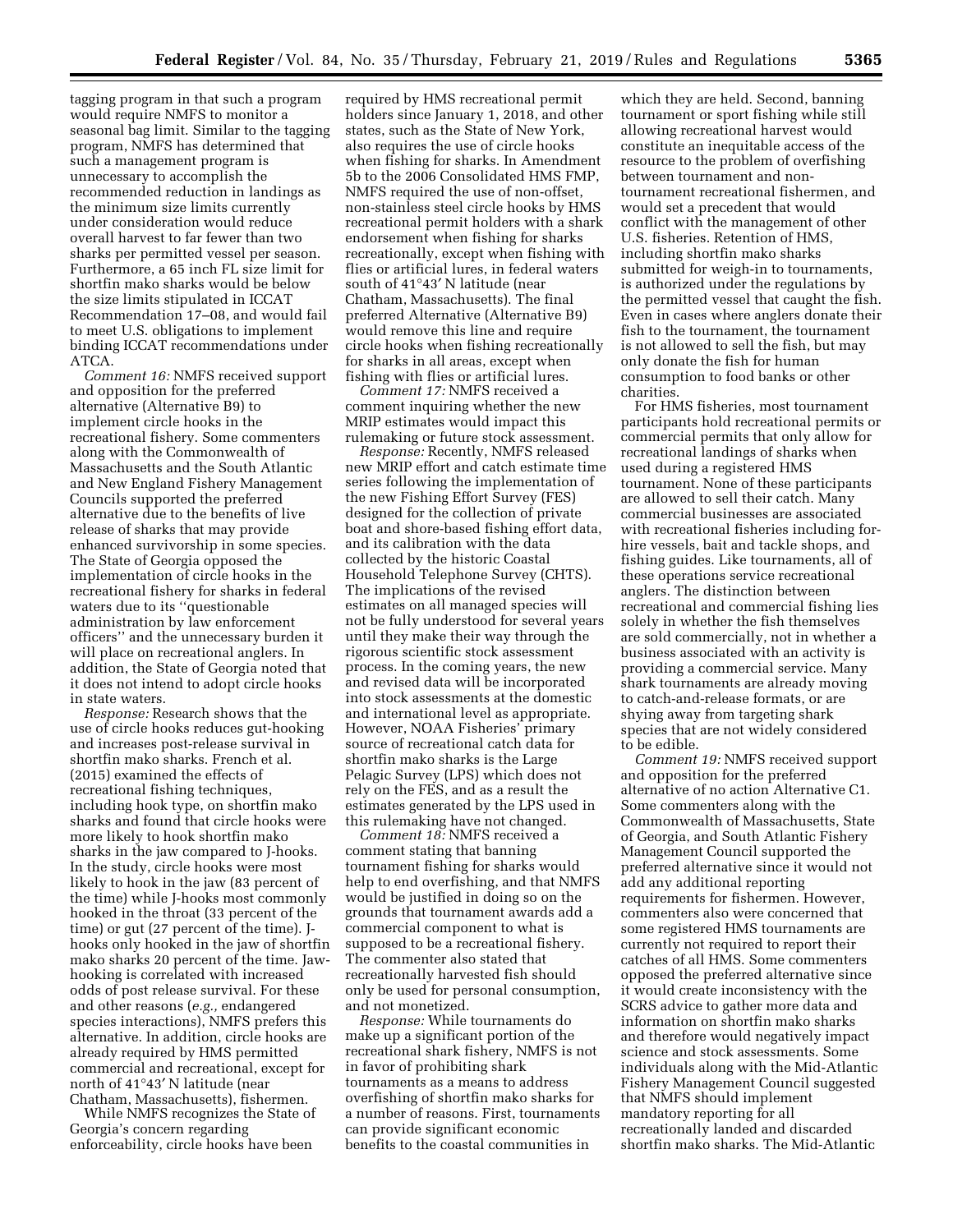Fishery Management Council stated that it is imperative to collect data from commercial and recreational fishermen on landings and discards. Other commenters would like equivalent monitoring and accountability requirements for all U.S. HMS fisheries, and to fully and accurately account for all sources of fishing mortality.

*Response:* There are already a number of reporting requirements under current HMS regulations for commercial and recreational fishermen fishing for shortfin mako sharks. HMS commercial fishermen report shortfin mako shark catches through vessel logbooks along with dealer reporting of landings. Under Alternative C1, HMS recreational anglers fishing from Maine to Virginia would continue to be required to report shortfin mako shark landings and releases if intercepted by the LPS, and data would continue to be collected on shortfin mako shark catches by the APIS, which is part of MRIP. As of January 1, 2019, all registered HMS tournaments will be selected for tournament reporting, which should account for a significant component of recreational shortfin mako shark landings (83 FR 63831; December 12, 2018). In addition, most for-hire vessels fishing in the federal waters in the Mid-Atlantic area (New York to New Carolina) are currently required by the Mid-Atlantic Fishery Management Council to submit electronic vessel trip reports for all their trips within 24 hours, thus providing another major data stream for shortfin mako shark landings. These current reporting systems will allow NMFS to effectively monitor the recreational harvest of the stock using a combination of traditional intercept surveys, tournament reporting, and electronic reporting making the implementation of mandatory 24-hour reporting unnecessary at this time.

NMFS understands that some constituents do not think there is equitable reporting across HMS fisheries; however, the current reporting systems mentioned above should account for all sources of fishing mortality for shortfin mako sharks. NMFS will continue to monitor the landings by commercial and recreational fishermen to determine if the current reporting systems are sufficiently accounting for shortfin mako shark mortality.

*Comment 20:* NMFS received a comment in support of requiring mandatory reporting with vessel monitoring systems (VMS) if it would simplify commercial fishermen's reporting burden, improve the reporting of HMS catches across all gears, and improve scientific data. The

commenters were not supportive of the alternative that would create another unnecessary burden on commercial fishermen.

*Response:* NMFS agrees that requiring mandatory reporting of shortfin mako sharks via VMS could potentially, and unnecessarily, increase burden to HMS commercial vessels that already report in other ways (vessel logbooks, dealer reports of landings, and electronic monitoring system) that are sufficient reporting systems for improving data collection for shortfin mako sharks. In addition, given the current reporting requirements for all HMS commercial vessels that already enable inseason monitoring and management of shortfin mako sharks, NMFS did not prefer this alternative at this time. Furthermore, NMFS is already implementing electronic HMS logbooks on a voluntary basis to improve the timeliness of reporting, and provide data for management.

*Comment 21:* NMFS received support and opposition for the preferred alternative. Some commenters along with the Commonwealth of Massachusetts, the State of Georgia, and the South Atlantic and Mid-Atlantic Fishery Management Councils supported the preferred alternative to develop an international rebuilding plan with ICCAT to assist with rebuilding the stock and work with other countries to implement international management measures. A commenter who opposed the preferred alternative wants NMFS to implement a domestic rebuilding plan along with the international plan, while other commenters prefer that NMFS wait until ICCAT takes further action before finalizing the rebuilding plan.

*Response:* North Atlantic shortfin mako shark distribution spans a large portion of the North Atlantic Ocean basin and many countries besides the United States interact with the species. Therefore, NMFS believes that addressing overfishing and preventing an overfished status can only effectively be accomplished through international efforts where other countries that have large landings of shortfin mako sharks actively and equitably participate in mortality reduction and rebuilding plan discussions. Because of the small U.S. contribution to North Atlantic shortfin mako shark mortality, domestic reductions of shortfin mako shark mortality alone would not end overfishing of the entire North Atlantic stock. For these reasons and for the reasons described in response to comment 3 above, NMFS prefers Alternative D3, which would establish the foundation for developing an

international rebuilding plan for shortfin mako sharks.

*Comment 22:* NMFS received a comment in support of the alternative to remove shortfin mako sharks from the pelagic shark management group and establish a separate management group with quota for the species.

*Response:* At this time, NMFS does not prefer a shortfin mako shark-specific quota. ICCAT Recommendation 17–08 did not include individual country allocations for shortfin mako sharks upon which to base a domestic quota. It is also not clear that a quota would adequately protect the stock by reducing mortality because quotas allow for sharks that are live at haulback to be landed. Also, it is difficult at this time to determine if setting a species-specific quota for shortfin mako sharks would have positive ecological benefits for the stock, as this scenario was not explored in the stock assessment. A speciesspecific quota for shortfin mako sharks would require authorized fishermen to discard all shortfin mako sharks once the quota is reached, potentially leading to an increase in regulatory discards, which would not result in decreased mortality of shortfin mako sharks and thus, contribute to the health of the stock. Additionally, commercially, shortfin mako sharks are most often caught with pelagic longline gear incidental to other target catch. Since shortfin mako sharks are rarely targeted, establishing a shortfin mako shark quota is unlikely to stop incidental fishing mortality.

NMFS believes that ending overfishing and preventing an overfished status would be better accomplished through the measures preferred in final Amendment 11 and through further critical international efforts where other countries that have large landings of shortfin mako sharks could participate in mortality reduction discussions instead of a species-specific quota within the U.S. fisheries. NMFS will continue to monitor progress in the international forum and the needs of the stock, as well as whether this action has its intended effect, and will consider whether additional measures are appropriate in the future.

*Comment 23:* NMFS received a comment in support of the alternative to establish bycatch caps for all fisheries that interact with shortfin mako sharks. Specifically, the commenter noted that NMFS should count the number of shortfin mako sharks caught in all fisheries, cap the number of shortfin mako sharks that can be caught, and implement accountability measures to control, track, and limit the number of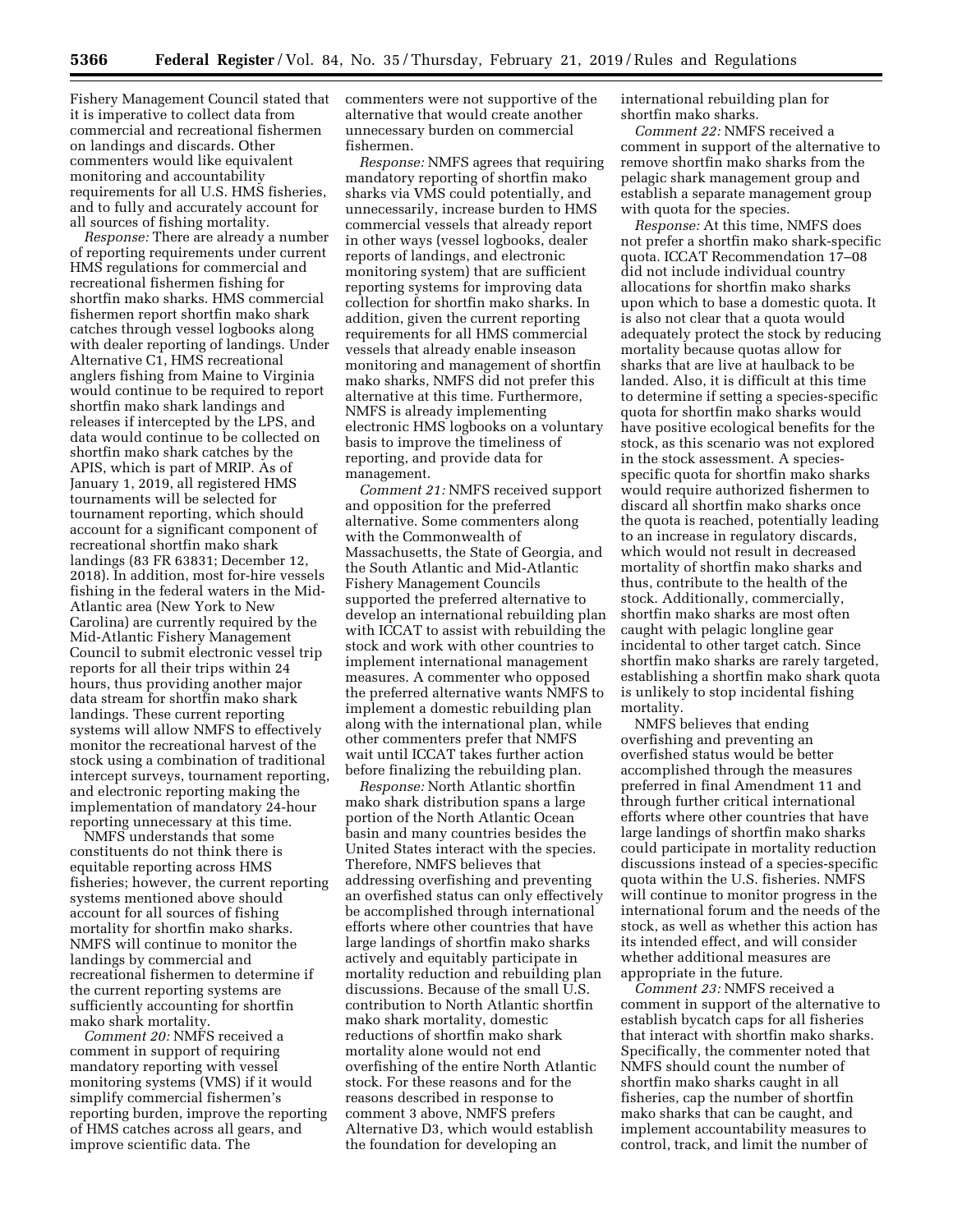shortfin mako sharks that are killed in each fishery.

*Response:* At this time, NMFS does not prefer bycatch caps for all fisheries that interact with shortfin mako sharks. NMFS has reviewed all data available and found that shortfin mako sharks are primarily caught in HMS fisheries with pelagic longline gear when commercial fishermen are harvesting swordfish and tuna species, and with rod and reel gear when recreational fishermen are targeting sharks or other HMS. The species is rarely caught in other fisheries or with other gear types. To the extent they are, the final preferred commercial alternative, Alternative A7, limits any landing to shortfin mako sharks that are dead at haulback. Because shortfin mako sharks are rarely seen in fisheries other than the ones listed, establishing bycatch caps in nonpelagic longline or non-recreational handgear fisheries is unlikely to provide additional protection. As ICCAT has not established an overall TAC for shortfin mako sharks, it is difficult to determine at what level NMFS would establish a bycatch cap. Given that shortfin mako sharks are rarely caught on these other gear types, a bycatch cap would be unlikely to change fishing behavior or result in sufficient ecological benefits that compensate for administrative and regulatory burden. However, if shortfin mako shark interactions increase in those fisheries, which would then indicate fishing behavior has changed in some form, then NMFS may consider additional measures such as establishing a bycatch cap in these fisheries in the future.

*Comment 24:* NMFS received a comment suggesting that we increase the minimum recreational size limit for porbeagle sharks.

*Response:* This comment is beyond the scope of this rulemaking. The purpose of Amendment 11 is to develop and implement management measures that would address overfishing and take steps towards rebuilding the North Atlantic shortfin mako shark stock. The most recent stock assessment for porbeagle sharks indicated that the stock was overfished, but overfishing was no longer occurring, and showing signs of early rebuilding. At this time, NMFS does not have any new scientific information to justify increasing the minimum recreational size limit for porbeagle sharks.

# **Changes From the Proposed Rule (83 FR 35590; July 27, 2018)**

This section explains the changes in the regulatory text from the proposed rule to the final rule. Some changes were made in response to public

comment, and others clarify text for the final rule. The changes from the proposed rule text in the final rule are described below.

## *1. § 635.20(e)(2) and (e)(6). Modification to the Recreational Minimum Size Limit for Shortfin Mako Sharks*

This final rule implements separate size limits for male (71 inches FL) and female (83 inches FL) shortfin mako sharks under Alternative B2 as opposed to the single size limit of 83 inches FL (Alternative B3) that was preferred in the proposed rule and implemented in the emergency interim final rule. NMFS decided to change the preferred alternative due to public comment and updated data on the effects of the emergency interim final rule measure on estimated landings and directed effort for shortfin mako sharks in the recreational fishery. The minimum sizes in the final rule also directly match the measures in the ICCAT recommendation, which provided different minimum sizes for males and females.

For the emergency interim rule and the proposed rule, NMFS assumed in the recreational analyses that directed effort for shortfin mako sharks would not change as a result of a change in the minimum retention size, but the 2018 LPS data found that effort actually went down substantially. Thus, NMFS now understands the estimates of expected landings reductions in the earlier actions to be overly conservative. Furthermore, public comment reflected that fewer recreational trips were taken due to the larger minimum size limit and reduced likelihood of catching and landing a shortfin mako shark above the size limit. Thus, in the final rule, it is appropriate to reduce the minimum size limit for males to 71 inches FL, consistent with the ICCAT recommendation. The minimum size for female mako sharks will remain at 83 inches FL.

The differing minimum size limits in the preferred alternative are expected to achieve the needed reduction in landings and fishing mortality while protecting reproductive-age female shortfin mako sharks, but with fewer socio-economic impacts to recreational fishermen. By reducing the minimum size for retaining male shortfin mako sharks, fishermen may more frequently harvest smaller, mature male sharks instead of the larger female sharks, which will leave more female sharks that are critical to reproduction of the stock in the population. This approach, which reduces fishing pressure on the female spawning stock, is consistent with general scientific advice about

sharks. (Cortes 2002, Chapple and Botsford 2013).

According to length composition information from the LPS from 2012 through 2017, this final action would reduce the number of recreational landings of male shortfin mako sharks by up to 47 percent and female shortfin mako sharks by up to 78 percent for an average reduction in total morality of 65 percent, if fishing effort for shortfin mako sharks were to remain the same. However, the reduction in landings under this alternative is likely to be somewhat greater than that because recreational fishermen likely will continue taking fewer trips targeting shortfin mako sharks as a result of the changes in size limits. Effort data collected via the LPS suggests that in 2018 there was a large reduction in directed fishing trips targeting shortfin mako sharks under the 83-inch FL size limit implemented by the emergency interim final rule compared to the previous six-year average. Directed trips in the LPS region (Maine to Virginia) for shortfin mako sharks from June through August 2018 declined an estimated 34 percent compared to the six-year average from 2012 through 2017. This reduction in directed trips resulted in greater than projected reductions in shortfin mako shark landings. The June through August time period traditionally accounts for over 90 percent of directed trips for shortfin mako sharks. Based on the LPS data from 2012 through 2017, shortfin mako sharks were the primary target species in approximately 67 percent of trips that caught and 75 percent of trips that landed the species. As such, a reduction in directed fishing effort could substantially reduce the landings expected under this alternative, while achieving the needed fishing mortality reductions in conjunction with other measures in the final rule.

As explained above in the comment and response section, such reductions in fishing effort should result in landings reductions that more closely result in the ICCAT reduction target of 72 to 79 percent than those that would have resulted from the single 83-inch FL size limit (Alternative B3), which resulted in greater reductions. Thus, NMFS is implementing two separate size limits for shortfin mako sharks.

Public comment reflects that some people are concerned about the ability of recreational shark anglers to differentiate between male and female sharks. NMFS is adding information on how to distinguish the sex of sharks in shark outreach materials, including the Shark Endorsement educational video that all HMS permit holders must watch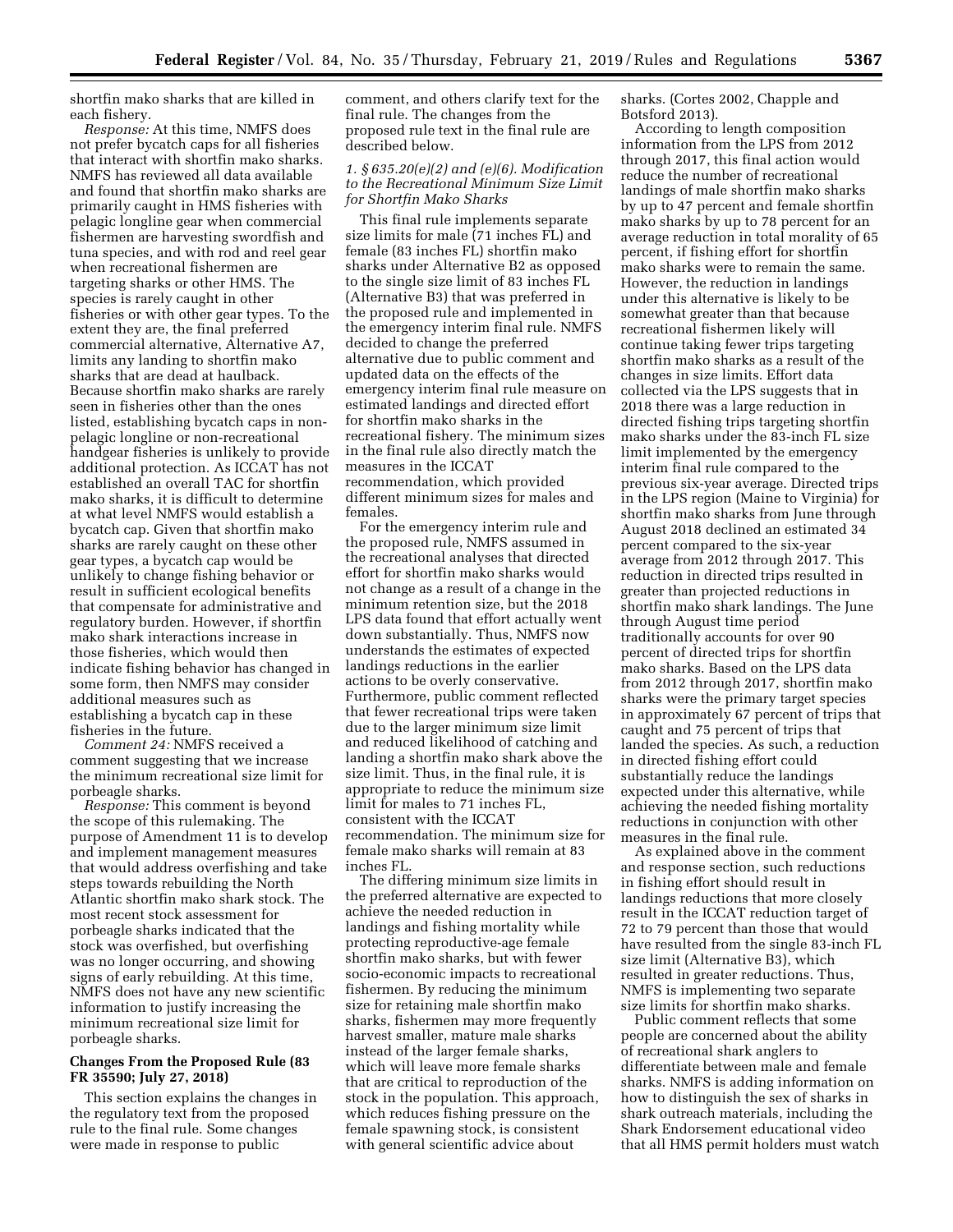if they wish to receive a shark endorsement needed to retain sharks recreational.

## *2. §§ 635.21(a)(4), (c)(1), (d)(5), and (g)(6); 635.24(a)(4); and 635.71(d)(27) and (d)(28). Modification to Authorized Commercial Gear To Retain Shortfin Mako Sharks*

The commercial measure preferred in the proposed rule (Alternative A2) only allowed the retention of shortfin mako sharks that were dead at haulback by vessels with a functioning electronic monitoring system on board the vessel. While the proposed measure did not limit the gear types that could be used to catch and retain dead shortfin mako sharks, the requirement to have an electronic monitoring system installed effectively limited the measure to pelagic longline vessels since those vessels are already required to have electronic monitoring systems. In response to public comments, NMFS reviewed the available data for shortfin mako shark interactions by vessels that use bottom longline and gillnet gear. Available data indicates that allowing fishermen to retain dead shortfin mako sharks caught in bottom longline or gillnet gear is unlikely to impact the overall mortality or harvest totals, since these gear types rarely interact with the species. Specifically, commercial shark fishermen using bottom longline or gillnet gear rarely, if ever, catch shortfin mako sharks. Since 2012, only six shortfin mako shark were observed in the bottom longline shark fishery and 34 were observed in the gillnet shark fishery. ICCAT Recommendation 17–08 allows retention of shortfin mako sharks that are dead at haulback without the verification of electronic monitoring or observers in certain limited circumstances, including for vessels under 12 meters. Most vessels that have a shark LAP and use bottom longline or gillnet gear have vessel lengths that are below 12 meters. In 2017, bottom longline vessels that interacted with sharks (based on coastal fisheries and HMS logbook reports) averaged 11.4 meters in length. In 2017, gillnet vessels that interacted with sharks (based on coastal fisheries and HMS logbook reports) averaged 9.6 meters in length. Thus, given past rulemakings and given the length of most vessels that target sharks, allowing landings of dead shortfin mako sharks by these other gear types is appropriate and consistent with ICCAT Recommendation 17–08. As a result, in the final rule, NMFS will allow for the retention of shortfin mako sharks that are dead at haulback by properly-permitted vessels that are fishing with bottom longline or gillnet

gear even if they do not have a functioning electronic monitoring system on board. The changes in the regulatory text specifies that vessels with bottom longline or gillnet gear onboard must release all live shortfin mako sharks.

*3. § 635.22(c)(1) and (c)(7). Modifications Regarding Atlantic HMS Charter/Headboat, Atlantic Tunas General Category, and Swordfish General Commercial Permit Holders* 

Based on public comment, NMFS is clarifying how the recreational limits would apply to the few individuals who hold a commercial shark vessel permit in addition to one of a variety of other vessel permits, such as HMS Charter/ Headboat, that allow for recreational landings of sharks under certain circumstances. These individuals generally fish with rod and reel or other handgear as opposed to pelagic longline, bottom longline, or gillnet gear. While they hold a commercial shark permit, for the most part, these individuals are fishing for sharks recreationally. However, under the combination of measures in the proposed rule, these individuals would not be allowed to land any shortfin mako sharks as they would not have the electronic monitoring equipment required under the proposed commercial measures. For the sake of clarity and in response to public comment, this rule specifies that the recreational shark requirements, including the no sale requirement, apply for these individuals when shortfin mako sharks are onboard.

# **Classification**

Pursuant to the Magnuson-Stevens Act, the NMFS Assistant Administrator has determined that the final rule is consistent with the 2006 Consolidated HMS FMP and its amendments, other provisions of the Magnuson-Stevens Act, ATCA, and other applicable law.

The Assistant Administrator for Fisheries, NOAA, finds good cause to waive the 30-day delay in effective date under 5 U.S.C. 553(d)(3) of the Administrative Procedure Act. Delaying the effectiveness of these regulations could undermine the purpose of this action to put in place measures to address overfishing of shortfin mako sharks. Similar measures were originally implemented by emergency interim final rule under Section 305(c) of the Magnuson-Stevens Act, and have been in place for since March 2018. The emergency measures will expire on March 3, 2019, and a lapse in these measures would be confusing to the regulated community, complicate enforcement efforts, and potentially

harm the long-term sustainability of the stock. While NMFS originally timed the rulemaking to allow for a delay in effectiveness, a lapse in government appropriations resulted in a government shutdown for 35 days in December 2018–January 2019. If these measures are not implemented before the emergency rule expires, technically the management measures for the stock would revert to those that existed prior to the emergency rule. This means the recreational minimum size limit for shortfin mako sharks would revert to 54 inches FL, the use of circle hooks by recreational fishermen would not be required across the range of the species stock, and commercial fishermen would no longer be required to release shortfin mako sharks that are alive at haulback. This would be confusing for the regulated community, which would then be required to switch to the new regulations only 30 days later. In the event of a short lapse between the emergency rule and implementation of this final rule, NMFS would notify the regulated community of the situation and encourage voluntary compliance with the emergency rule measures for consistency but compliance would not be assured. Thus, the need to implement these measures in a timely manner to reduce the risk of overfishing shortfin mako sharks constitute good cause to make the rule effective immediately upon publication in the **Federal Register**. Furthermore, prior to the release of this final rule, on December 14, 2018, NMFS published a notice of availability of the Final EIS supporting this action, thereby providing the public and affected entities prior notice of the final measures contained in this rule.

This final rule has been determined to be not significant for purposes of Executive Order 12866. The Agency has consulted, to the extent practicable, with appropriate state and local officials to address the principles, criteria, and requirements of Executive Order 13132.

In compliance with section 604 of the Regulatory Flexibility Act (RFA), NMFS prepared a Final Regulatory Flexibility Analysis (FRFA) for this final rule. The FRFA analyzes the anticipated economic impacts of the final actions and any significant economic impacts on small entities. The FRFA is below.

Section 604(a)(1) of the RFA requires a succinct statement of the need for and objectives of the rule. Consistent with the provisions of the Magnuson-Stevens Act and ATCA, NMFS plans to modify the 2006 Atlantic HMS FMP in response to ICCAT Recommendation 17–08 and the stock status determination for shortfin mako sharks. NMFS has identified the following objectives with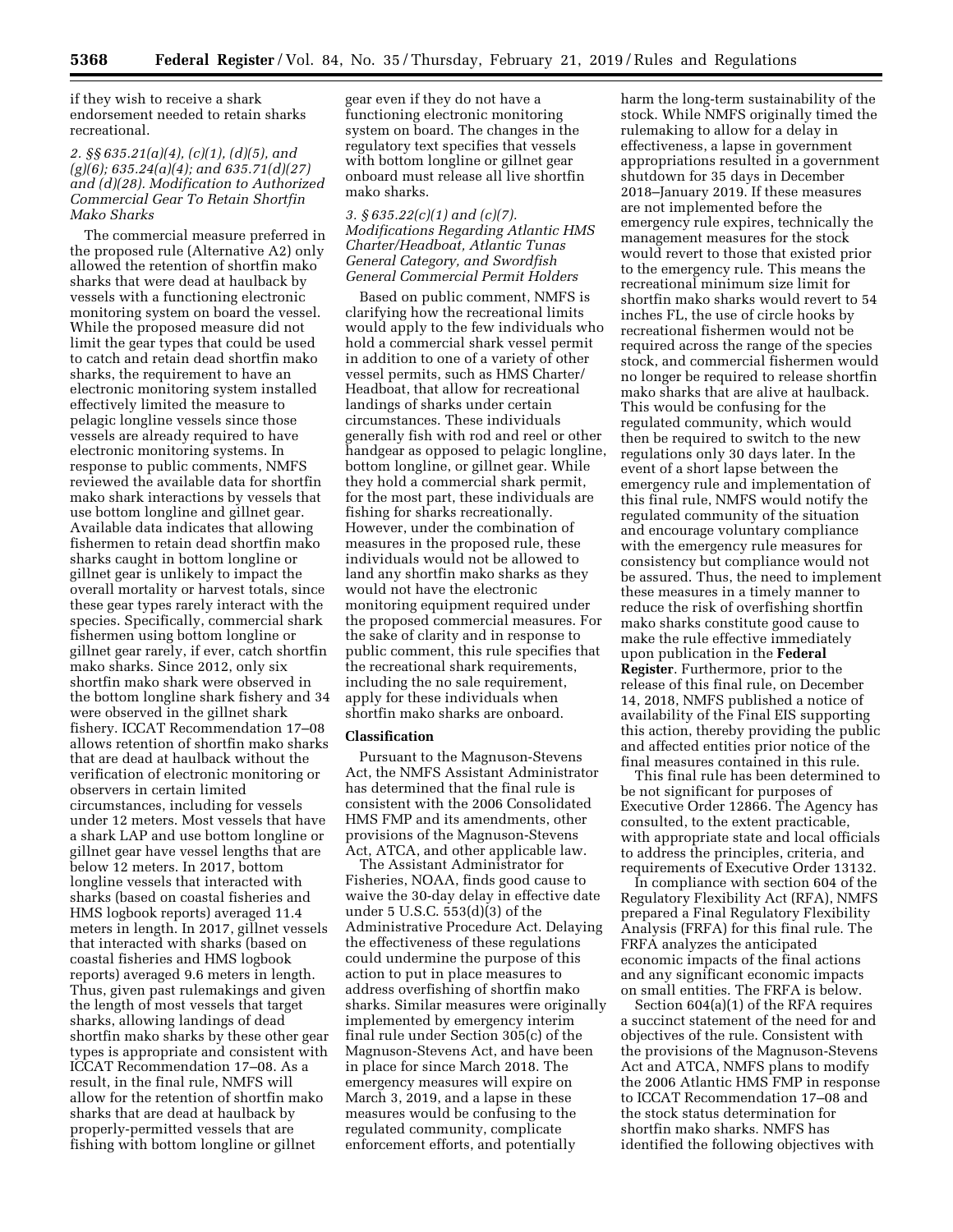regard to this action: Address overfishing of shortfin mako sharks; take steps towards rebuilding; establish the foundation for rebuilding the North Atlantic shortfin mako stock; and modify the 2006 Consolidated HMS FMP in response to ICCAT Recommendation 17–08 and the stock status determination for shortfin mako sharks.

Section 604(a)(2) requires a summary of significant issues raised by public comment in response to the IRFA and a summary of the assessment of the Agency of such issues, and a statement of any changes made in the rule as a result of such comments. NMFS did not receive any comments specifically on the IRFA, however the Agency did receive some comments regarding the anticipated or perceived economic impact of the rule. Summarized public comments and the Agency's responses to them are included above. We did not receive any comments from the Chief Counsel for Advocacy of the Small Business Administration in response to the proposed rule or the IRFA.

Section 604(a)(4) of the Regulatory Flexibility Act requires Agencies to provide an estimate of the number of small entities to which the rule would apply. The Small Business Administration (SBA) has established size criteria for all major industry sectors in the United States, including fish harvesters. Provision is made under SBA's regulations for an agency to develop its own industry-specific size standards after consultation with SBA Office of Advocacy and an opportunity for public comment (see 13 CFR 121.903(c)). Under this provision, NMFS may establish size standards that differ from those established by the SBA Office of Size Standards, but only for use by NMFS and only for the purpose of conducting an analysis of economic effects in fulfillment of the agency's obligations under the RFA. To utilize this provision, NMFS must publish such size standards in the **Federal Register**  (FR), which NMFS did on December 29, 2015 (80 FR 81194, December 29, 2015). In this final rule, effective on July 1, 2016, NMFS established a small business size standard of \$11 million in annual gross receipts for all businesses in the commercial fishing industry (NAICS 11411) for RFA compliance purposes. NMFS considers all HMS permit holders to be small entities because they had average annual receipts of less than \$11 million for commercial fishing. The Small Business Administration (SBA) has established size standards for all other major industry sectors in the U.S., including the scenic and sightseeing

transportation (water) sector (NAICS code 487210, for-hire), which includes charter/party boat entities. The Small Business Administration (SBA) has defined a small charter/party boat entity as one with average annual receipts (revenue) of less than \$7.5 million.

Regarding those entities that would be directly affected by the recreational management measures, HMS Angling (Recreational) category permits are typically obtained by individuals who are not considered businesses or small entities for purposes of the RFA because they are not engaged in commercial business activity. Vessels with the HMS Charter/Headboat category permit can operate as for-hire vessels. These permit holders can be regarded as small entities for RFA purposes (*i.e.,* they are engaged in the business of fish harvesting, are independently owned or operated, are not dominant in their field of operation, and have average annual revenues of less than \$7.5 million). Overall, the recreational alternatives would have impacts on the portion of the 3,635 HMS Charter/Headboat permit holders who hold a shark endorsement. There were also 287 registered HMS tournaments in 2017, which could be impacted by this rule. Of those registered HMS tournaments, 75 had awards or prizes for pelagic sharks.

Regarding those entities that would be directly affected by the preferred commercial management measures, the average annual revenue per active pelagic longline vessel is estimated to be \$187,000 based on the 170 active vessels between 2006 and 2012 that produced an estimated \$31.8 million in revenue annually. The maximum annual revenue for any pelagic longline vessel between 2006 and 2016 was less than \$1.9 million, well below the NMFS small business size standard for commercial fishing businesses of \$11 million. Other non-longline HMS commercial fishing vessels generally earn less revenue than pelagic longline vessels. Therefore, NMFS considers all Atlantic HMS commercial permit holders to be small entities (*i.e.,* they are engaged in the business of fish harvesting, are independently owned or operated, are not dominant in their field of operation, and have combined annual receipts not in excess of \$11 million for all its affiliated operations worldwide). The preferred commercial alternatives would apply to the 280 Atlantic tunas Longline category permit holders, 220 directed shark permit holders, and 268 incidental shark permit holders. Of these 280 permit holders, 88 pelagic longline vessels were actively fishing in 2017 based on logbook records. Based on HMS and Coastal Fisheries Logbook

data, an average of 20 vessels per year that used gear other than pelagic longline gear interacted with shortfin mako sharks between 2015 and 2017.

NMFS has determined that the preferred alternatives would not likely directly affect any small organizations or small government jurisdictions defined under RFA, nor would there be disproportionate economic impacts between large and small entities. Furthermore, there would be no disproportionate economic impacts among the universe of vessels based on gear, home port, or vessel length.

Section 604(a)(5) of the RFA requires agencies to describe any new reporting, record-keeping and other compliance requirements. The action does not contain any new collection of information, reporting, or recordkeeping requirements.

Section 604(a)(6) of the RFA requires agencies to describe the steps taken to minimize the significant economic impact on small entities consistent with the stated objectives of applicable statutes, including a statement of the factual, policy, and legal reasons for selecting the alternative adopted in the final rule and why each one of the other significant alternatives to the rule considered by the agency which affect the impact on small entities was rejected. Alternative A1, the No Action alternative, would keep the nonemergency rule regulations for shortfin mako sharks. Once the emergency rule for shortfin mako sharks expires, management measures would revert back to those effective before March 2018 (*e.g.,* no requirement to release shortfin mako sharks that are alive at haulback). Directed and incidental shark LAP holders would continue to be allowed to land and sell shortfin mako sharks to an authorized dealer, subject to current limits, including the pelagic shark commercial quota. Short-term direct economic impacts on small entities would likely be neutral since commercial fishermen could continue to catch and retain shortfin mako sharks at a similar level and rate as the status quo.

In recent years, about 181,000 lb dw of shortfin mako sharks have been landed and the commercial revenues from shortfin mako sharks have averaged approximately \$373,000 per year, which equates to approximately 1 percent of overall HMS ex-vessel revenues. Approximately 97.5 percent of shortfin mako commercial landings, based on dealer reports, were made by pelagic longline vessels. There were 88 pelagic longline vessels that were active in 2017 based on logbook reports. Therefore, the average revenue from shortfin mako shark landings per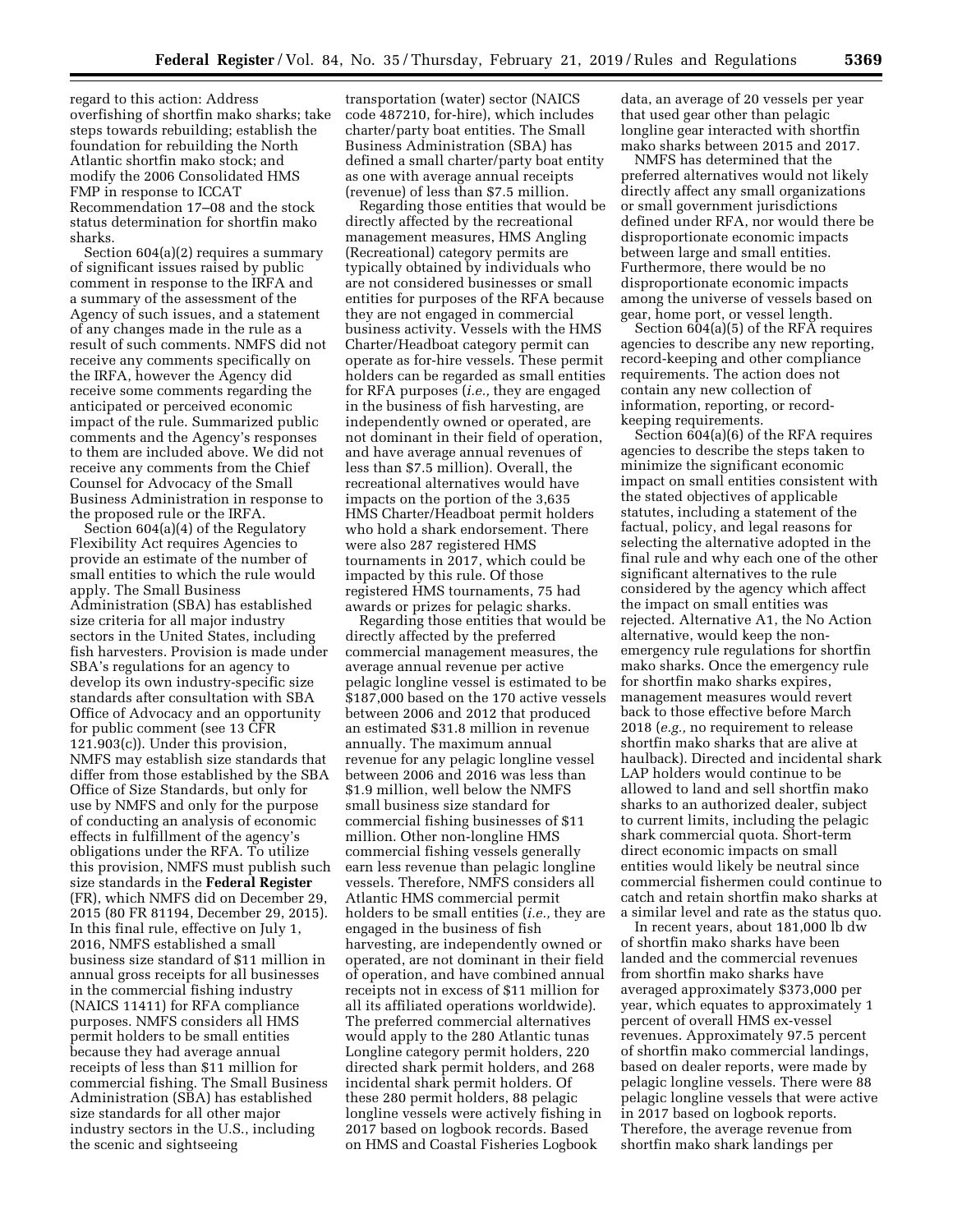pelagic longline vessel is \$4,133 per year.

Even though pelagic longline gear is the primary commercial gear used to land shortfin mako sharks, other gear types also interact with this species. Based on HMS and Coastal Fisheries Logbook data, an average of 20 vessels per year that used gear other than pelagic longline gear interacted with shortfin mako sharks between 2015 and 2017. Therefore, these vessels that used gear other than pelagic longline gear landed an average of only \$933 worth of shortfin mako sharks per year.

Under Alternative A2, retention of shortfin mako sharks would only be allowed if the following three criteria are met: (1) The vessel has been issued a Directed or Incidental shark LAP, (2) the shark is dead at haulback, and (3) there is a functional electronic monitoring system on board the vessel. This alternative is designed to be consistent with one of the limited provisions allowing retention of shortfin mako sharks under ICCAT Recommendation 17–08. Under the current HMS regulations, all HMS permitted vessels that fish with pelagic longline gear are already required to have a functional electronic monitoring system (79 FR 71510; December 2, 2014) and either a Directed or an Incidental shark LAP. Vessels utilizing other gear types (*i.e.,* gillnet or bottom longline) are not required to have an electronic monitoring system under current regulations but could choose to install one if the operator wishes to retain shortfin mako sharks that are dead at haulback and if the vessel holds a commercial shark LAP. Under this alternative, the electronic monitoring system would be used to verify and ensure that only shortfin mako sharks dead at haulback were retained.

This alternative would be consistent with ICCAT Recommendation 17–08 and would reduce the number of landings by pelagic longline vessels on average by 74 percent based on observer data from 2012–2017. A 74 percent reduction in shortfin mako landings would reduce revenues by an average of \$3,058 per vessel for the 88 activate pelagic longline vessels and would eliminate all of the \$933 in landing per vessel by the 10 non-pelagic longline vessels that landing shortfin mako sharks since those vessels are unlikely to have electronic monitoring systems currently installed. Those non-pelagic longline vessels would need to pay to install electronic monitoring systems if they wish to retain shortfin mako sharks, introducing an additional expense for those vessels if it there were an economic incentive for those vessels

to try to retain shortfin mako sharks under this alternative. Overall, this alternative would have minor economic costs on small entities because these measures would reduce the number of shortfin mako sharks landed and sold by these fishing vessels. However, shortfin mako sharks are rarely a target species and are worth less than other target species. Although this alternative was preferred at the DEIS stage, NOAA Fisheries now prefers Alternative A7 which is a slightly modified version of Alternative A2. Because Alternative A7 is responsive to public comment while still meeting management goals, NOAA Fisheries no longer prefers Alternative A2.

Alternative A3 is similar to Alternative A2 except that the ability to retain dead shortfin mako sharks would be limited to permit holders that opt in to a program that would use the existing electronic monitoring systems, which are currently used in relation to the bluefin tuna IBQ program, also to verify the disposition of shortfin mako sharks at haulback. In other words, this alternative would allow for retention of shortfin mako sharks that are dead at haulback by persons with a Directed or Incidental shark LAP only if permit holders opt in to enhanced electronic monitoring coverage. If the permit holder does not opt in to the enhanced electronic monitoring coverage, they could not retain any shortfin mako sharks.

The economic impacts to small entities under this alternative are expected to be similar to those under Alternative A2. Under this alternative, a portion of the pelagic longline fleet could opt out of any retention of shortfin mako sharks, resulting in a greater reduction in overall shark exvessel revenue for those vessels. Overall, the socioeconomic impacts associated with these reductions in revenue are not expected be substantial, as shortfin mako sharks comprise less than one percent of total HMS ex-vessel revenues on average. Non-pelagic longline vessels would need to pay to install electronic monitoring systems if they wish to retain shortfin mako sharks, introducing an additional expense for those vessels. Due to the low commercial value of shortfin mako sharks and the high cost of electronic monitoring it is reasonable to expect that these fisheries will not install cameras and therefore will not retain shortfin mako sharks. Overall, this alternative would have minor economic costs on small entities by reducing the number of shortfin mako sharks landed and sold.

Alternative A4 would establish a commercial minimum size of 83 inches FL (210 cm FL) for retention of shortfin mako sharks caught incidentally during fishing for other species, whether the shark is dead or alive at haulback. Based on observer data, only 8 percent of shortfin mako sharks are caught with pelagic longline gear greater than 83 inches FL. Thus, restricting fishermen to retaining 8 percent of shortfin mako sharks would represent a considerable reduction in number of shortfin mako sharks landed and in the resulting exvessel revenue. A 92 percent reduction in shortfin mako landings would reduce annual revenues by an average of \$3,802 per vessel for the 88 activate pelagic longline vessels and would reduce annual revenues by an average of \$858 per vessel for the 10 non-pelagic longline vessels that land shortfin mako sharks. However, the overall economic impacts associated with these reductions in revenue are not expected be substantial, as shortfin mako sharks comprise less than one percent of total HMS ex-vessel revenues on average. Additionally, the magnitude of shortfin mako landings by other gear types (*e.g.,*  bottom longline, gillnet, handgear) is very small. Overall, this alternative would have minor economic impacts on small entities because these measures would reduce the number of shortfin mako sharks landed and sold by these fishing vessels, however, shortfin mako sharks are rarely a target species and are worth less than other more valuable target species.

Alternative A5 would allow fishermen to retain shortfin mako sharks caught on any commercial gear (*e.g.,*  pelagic longline, bottom longline, gillnet, handgear) provided that an observer is on board that can verify that the shark was dead at haulback. Under this alternative, electronic monitoring would not be used to verify the disposition of shortfin mako sharks caught on pelagic longline gear, but instead pelagic longline vessels could only retain shortfin mako sharks when the sharks are dead at haulback and an observer is on board.

Since only five percent of pelagic longline gear trips are observed, this alternative would result in a 95 percent reduction in the number of shortfin mako sharks retained on pelagic longline gear. A 95 percent reduction in shortfin mako landings would reduce annual revenues by an average of \$3,926 per vessel for the 88 activate pelagic longline vessels and would reduce annual revenues by an average of \$886 per vessel for the 10 non-pelagic longline vessels that land shortfin mako sharks. However, the overall economic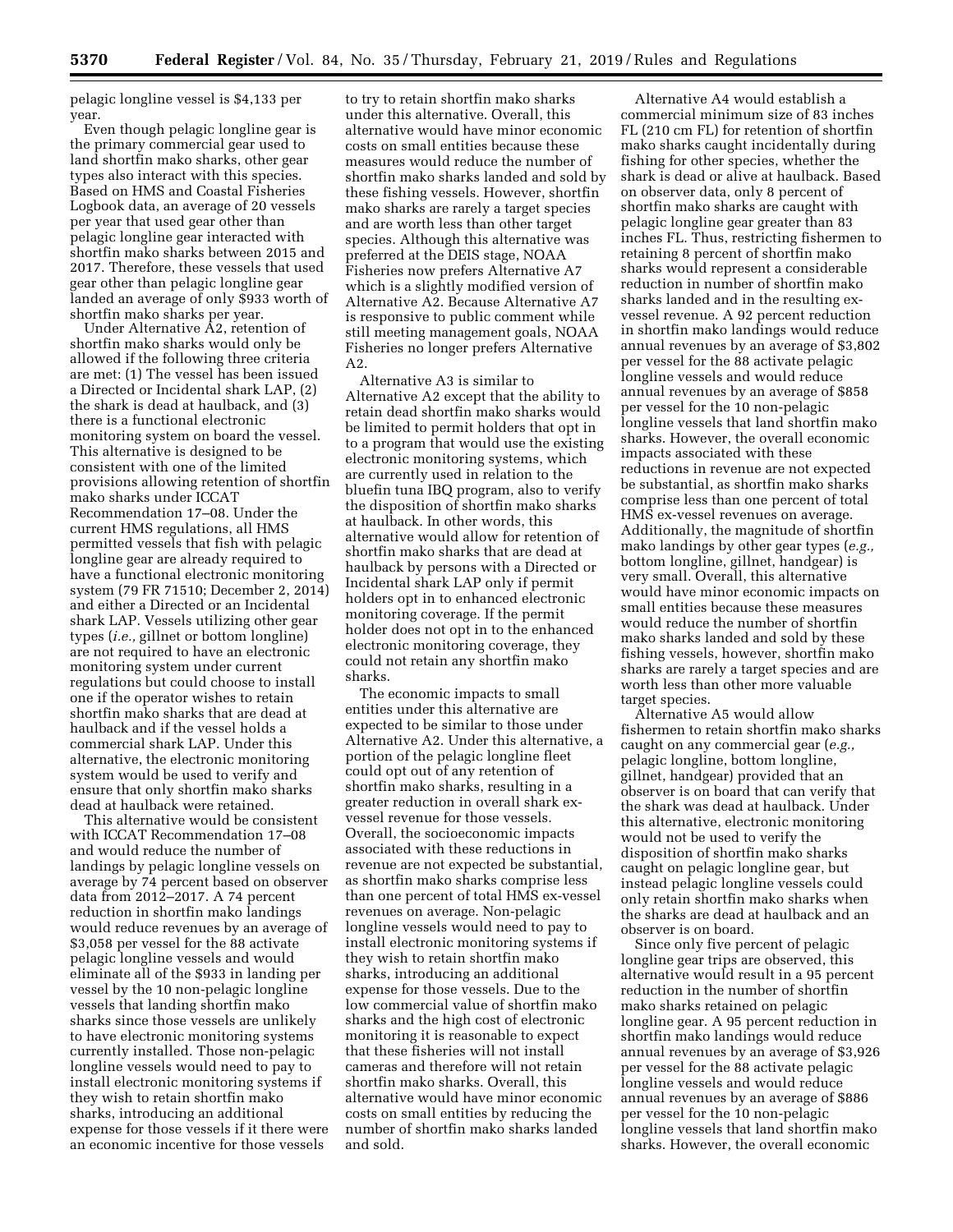impacts associated with these reductions in revenue are not expected be substantial, as shortfin mako sharks comprise less than one percent of total HMS ex-vessel revenues on average. Additionally, the magnitude of shortfin mako landings by other gear types (*e.g.,*  bottom longline, gillnet, handgear) is very small. Overall, this alternative would have minor economic costs on small entities because these measures would reduce the number of shortfin mako sharks landed and sold by these fishing vessels, however, shortfin mako sharks are rarely a target species and are worth less than other more valuable target species. Compared to the preferred Alternative A7, this alternative would place more restrictive limits on fishermen using pelagic longline, bottom longline, and gillnet gear. Observers are only occasionally on board vessels, so limiting the retention of shortfin mako sharks to trips with an observer would reduce the opportunity to retain dead individuals. The reduced opportunity to retain dead shortfin mako sharks would not reduce fishing mortality on the stock. Therefore, NMFS does not prefer this alternative at this time.

Alternative A6 would place shortfin mako sharks on the prohibited sharks list to prohibit any catch or retention of shortfin mako sharks in commercial HMS fisheries. In recent years, about 181,000 lb dw of shortfin mako sharks have been landed and the commercial revenues from shortfin mako sharks have averaged approximately \$373,000 per year, which equates to approximately one percent of overall HMS ex-vessel revenues. That revenue would be eliminated under this alternative. Approximately 97.26 percent of shortfin mako commercial landings, based on dealer reports, were made by pelagic longline vessels. There were 88 pelagic longline vessels that were active in 2017 based on logbook reports. Therefore, the average loss in annual revenue from shortfin mako shark landings per pelagic longline vessel would be \$4,133 per year. The average loss in annual revenue from shortfin mako shark landings for vessel using other gear types would be \$933 per year. However, the overall economic impacts associated with these reductions in revenue are not expected be substantial, as shortfin mako sharks comprise less than one percent of total HMS ex-vessel revenues on average. Additionally, the magnitude of shortfin mako landings by other gear types (*e.g.,*  bottom longline, gillnet, handgear) is very small. Overall, this alternative would have minor economic costs on

small entities because these measures would reduce the number of shortfin mako sharks landed and sold by these fishing vessels, however, shortfin mako sharks are rarely a target species and are worth less than other more valuable target species. Therefore, NMFS does not prefer this alternative at this time.

Based on public comment, Alternative A7 is a new alternative in this FEIS that is a logical outgrowth of the previouslypreferred Alternative A2. Under preferred Alternative A7, shortfin mako sharks caught using gillnet, bottom longline, or pelagic longline gear on properly-permitted vessels could be retained, provided they are dead at haulback. In the case of pelagic longline vessels, an electronic monitoring system would be required, but not on bottom longline of gillnet vessels.

During the public comment period, some commenters that expressed support for the DEIS preferred alternative also voiced support for expanding the ability to retain dead shortfin mako sharks should not be limited solely to the pelagic longline gear, and they felt that requiring electronic monitoring systems on small vessels essentially would effectively create such a restriction. Although the DEIS preferred alternative did not limit the ability to retain dead shortfin mako sharks to pelagic longline vessels, the requirement to install a costly electronic monitoring system to do so may have limited the measure to the pelagic longline fishery. HMS-permitted pelagic longline vessels are already required to have electronic monitoring systems on board, but vessels using other gear types are unlikely to install the costly system in order to retain shortfin mako sharks, especially considering the relatively low ex-vessel value. Thus, the practical effect of Alternative A2 could be to limit the measure to pelagic longline vessels. To address the public comments, NOAA Fisheries now prefers Alternative A7, a newly added alternative in the FEIS that is a slightly modified extension of Alternative A2. Under preferred Alternative A7, shortfin mako sharks caught using gillnet, bottom longline, or pelagic longline gear on properlypermitted vessels could be retained, provided they are dead at haulback. In the case of pelagic longline vessels, an electronic monitoring system would be required, but not on bottom longline or gillnet vessels.

This alternative would have a similar impact as Alternative A2 for pelagic longline vessels (reducing revenues by an average of \$3,058 per vessel), but it would not impact the estimated 10 nonpelagic longline vessels. Therefore, it would prevent the estimated \$933 in

reduced landings per vessel for those non-pelagic longline vessels that would occur under Alternative A2. Allowing fishermen to retain dead shortfin mako sharks caught in bottom longline or gillnet gear is unlikely to have a large impact since these gear types rarely interact with the species. Overall, this alternative would have minor economic costs on small entities because these measures would reduce the number of shortfin mako sharks landed and sold by these fishing vessels. However, shortfin mako sharks are rarely a target species and are worth less than other more valuable target species. NMFS prefers this alternative because it achieves the objectives of the amendment and largely the same conservation benefit while easing costly requirements on small vessels and thus with less economic impact or restrictions on commercial fishermen.

While HMS Angling permit holders are not considered small entities by NMFS for purposes of the Regulatory Flexibility Act, Charter/Headboat permit holders and tournament operators are considered to be small entities and could be potentially impacted by the various recreational alternatives, as described below.

NMFS received public comment that indicated the proposed suite of measures presented in Alternatives B2 through B8 particularly restricted vessels with multiple HMS permits. These vessels generally fish with rod and reel or other handgear as opposed to pelagic longline, bottom longline, or gillnet gear. However, these vessels are part of the ICCAT fishery as they regularly target tunas, billfish, and swordfish. For the sake of clarity, we are therefore limiting them to the recreational shark requirements when shortfin mako sharks are onboard, and prohibiting them from selling any sharks when recreationally retaining shortfin mako sharks.

For these alternatives, a vessel issued both a Federal Atlantic commercial shark vessel permit under § 635.4(e) and an HMS Charter/Headboat permit with a shark endorsement under § 635.4(b) could land shortfin mako sharks in accordance with the recreational size limits under § 635.20(e), but could not retain them commercially. This will limit the ability of a small number of vessels to generate commercial revenue from sharks while landing shortfin mako sharks under the recreational size limits. In fact, there were only 35 General Category and 14 Charter/ Headboat vessels with Directed or Incidental Shark permits in 2017. Between 2012 and 2017, shortfin mako sharks caught on hook and line or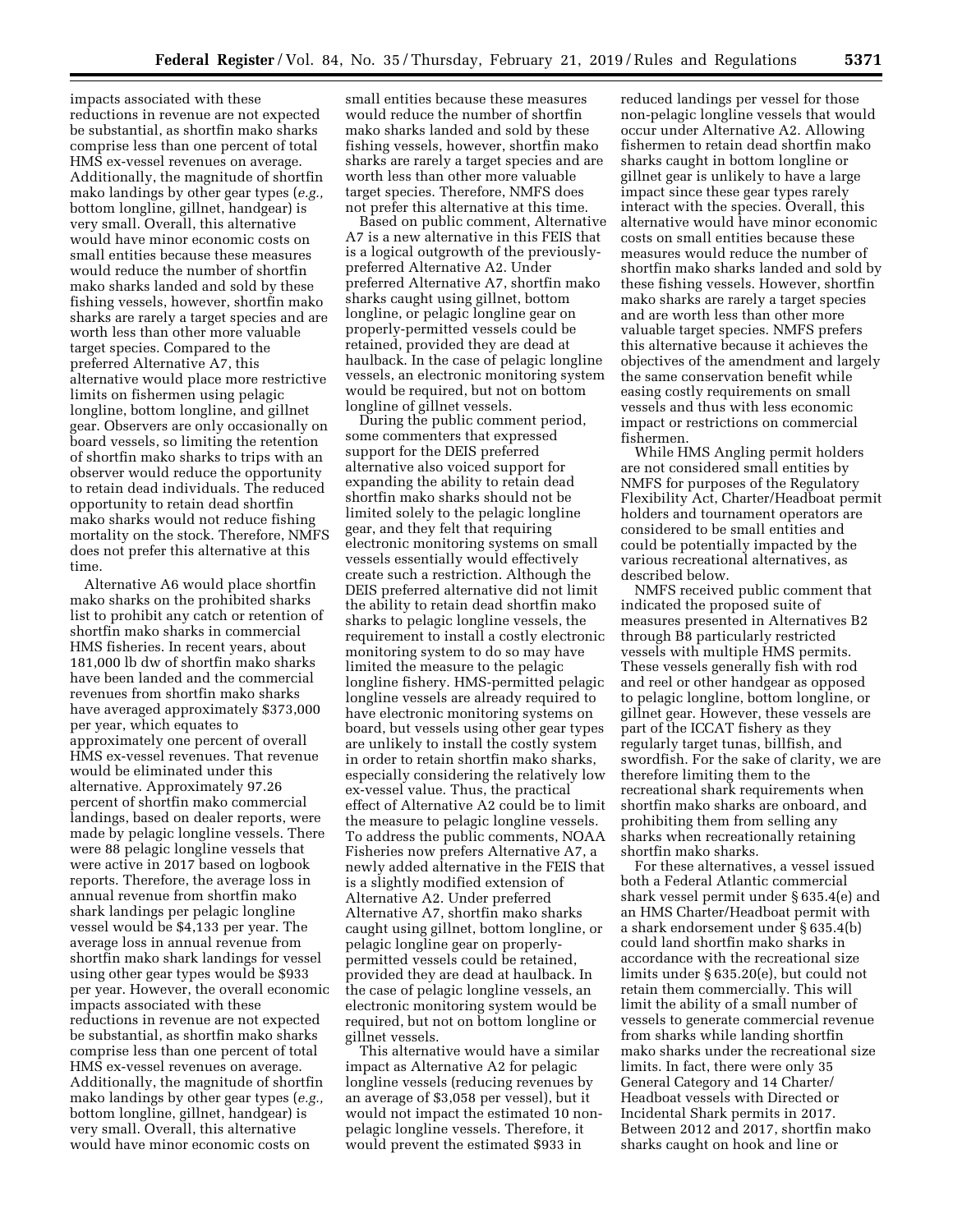handline only composed less than 1 percent of commercial landings. On an individual vessel basis, a prohibition on the landing of shortfin mako sharks is unlikely to affect the profitability of a commercial charter/headboat trip or the value of a shark incidental limited access permit on the open market. Exvessel prices for shortfin mako sharks are only around \$1.50 per pound while prices for yellowfin, bigeye, and bluefin tuna can range from \$3.50 to \$8.00 per pound (2017 SAFE Report). Thus, shortfin mako sharks are less valuable than target tuna species. Furthermore, other incidentally-caught sharks could still be legally retained and sold.

Similarly, a vessel issued both a Federal Atlantic commercial shark vessel permit under § 635.4(e) and an Atlantic Tunas General category permit under § 635.4(d) or a Swordfish General Commercial permit under § 635.4(f) with a shark endorsement could land shortfin mako sharks in accordance with the recreational size limits under § 635.20(e) when fishing in a registered HMS tournament  $\S 635.4(c)(2)$ . If a shortfin mako shark is retained by such vessels, any other shark species being retained cannot exceed the recreational retention limits under § 635.22(c) and cannot be sold.

Alternative B1, the no action alternative, would not implement any management measures in the recreational shark fishery to decrease mortality of shortfin mako sharks. This would result in no additional economic impacts on small entities associated with this fishery in the short-term.

Under Alternative B2, the preferred alternative, the minimum size limit for the retention of shortfin mako sharks would be increased from 54 inches FL to 71 inches FL for male and 83 inches FL for female shortfin mako sharks.

Under the proposed rule and Draft Amendment 11, Alternative B2 was not a preferred alternative. Instead, NMFS had preferred Alternative B3 which implemented a single size limit of 83 inches FL for all shortfin mako sharks. NMFS has decided to change that for a number of reasons including public comment, greater than estimated landings reductions under the 83 inch FL size limit implemented under the emergency interim rule, evidence of reduced directed effort for shortfin mako sharks under the emergency interim rule, and because this alternative would not increase harvest of mature female sharks compared to the 83 inch size limit implemented by the emergency interim final rule.

NMFS received a number of public comments urging the agency to adopt this alternative as the preferred

alternative, and implement the size limits specified in one of the measures of the ICCAT recommendation. Commenters pointed out that the U.S. delegation had supported the recommendation, and that U.S. recreational landings consisted of less than 5 percent of total international landings of shortfin mako sharks. As such, the added reduction in landings by implementing the 83 inch FL minimum size limit for both sexes would result in a minimal reduction of total international landings while greatly impacting the U.S. recreational fishery. Furthermore, any increases in shortfin mako landings under Alternative B2 would consist solely of male sharks as the minimum size limit for female sharks would remain the same.

This increase in the minimum size limit is projected to reduce recreational landings by at least 65 percent in numbers of sharks landed, and 50 percent in the weight of sharks landed. While this alternative would not establish a shortfin mako fishing season, such a significant increase in the minimum size limit would likely result in some reduction in directed fishing effort for shortfin mako sharks. Effort data collected via the LPS suggests there has been a significant reduction in directed fishing trips targeting shortfin mako sharks compared to the five year average under the 83 inch size limit implemented by the emergency interim final rule. Estimates of directed trips for shortfin mako sharks declined by 34 percent compared to the six year average from 2012 through 2017 resulting in greater than projected reductions in shortfin mako shark landings. This time period (June through August) traditionally accounts for over 90 percent of directed trips for shortfin mako sharks. Based on the LPS data from 2012–2017, shortfin mako sharks were the primary target species in approximately 67 percent of trips that caught and 75 percent of trips that landed them. As such, a reduction in directed fishing effort could substantially reduce the landings expected under this alternative. While this alternative is unlikely to affect directed effort as significantly as the 83 inch size limit, NMFS anticipates directed effort will not fully recover to previous levels.

Under Alternative B3, the minimum size limit for retention of shortfin mako sharks would be increased to 83 inches FL for both males and female sharks consistent with the measure implemented in the emergency rule. Assuming no reduction in directed fishing effort, this increase in the

minimum size limit would result in an 83 percent reduction in the number of sharks landed, and a 69 percent reduction in the weight of sharks landed. Such a large increase in the minimum size limit and associated reduction in landings is unlikely to have no effect on directed fishing effort, in fact, an approximately 34 percent reduction in directed effort was observed in the summer of 2018 following the implementation of this size limit under the emergency interim final rule. An 83 percent reduction in shortfin mako sharks harvested would thus reduce the percentage of directed trips harvesting them by about 6 percent. At least three tournaments directed at shortfin mako sharks in the Northeast chose to cancel 2018 events due to the more stringent current 83 inches FL minimum size limit. Tournaments account for over half of directed recreational trips for shortfin mako sharks, and 77 percent of them in the month of June when effort is at its highest. This could result in a substantial reduction in directed fishing trips for shortfin mako sharks, thus leading to moderate adverse economic impacts on some charter/headboats and tournament operators. NMFS no longer prefers Alternative B3 at this time as reduction in directed fishing effort following implementation of the emergency interim final rule suggests this alternative may be more restrictive than needed to achieve the reductions targets recommended by ICCAT, and could place an undue burden on the recreational fishery.

Under Alternative B4, recreational HMS permit holders would only be allowed to retain male shortfin mako sharks that measure at least 71 inches FL and female shortfin mako sharks that measure at least 108 inches FL. Assuming no reduction in directed fishing effort, this increase in the minimum size limit would result in a 77 percent reduction in the number of sharks landed. A 73 percent reduction in shortfin mako sharks harvested would thus reduce the percentage of directed trips harvesting them to approximately 9 percent. This could result in a significant reduction in directed fishing trips for shortfin mako sharks, thus leading to moderate adverse economic impacts on some charter/ headboats and tournament operators.

Under Alternative B5, recreational HMS permit holders would only be allowed to retain male shortfin mako sharks that measure at least 71 inches FL and female shortfin mako sharks that measure at least 120 inches FL. Assuming no reduction in directed fishing effort, this increase in the size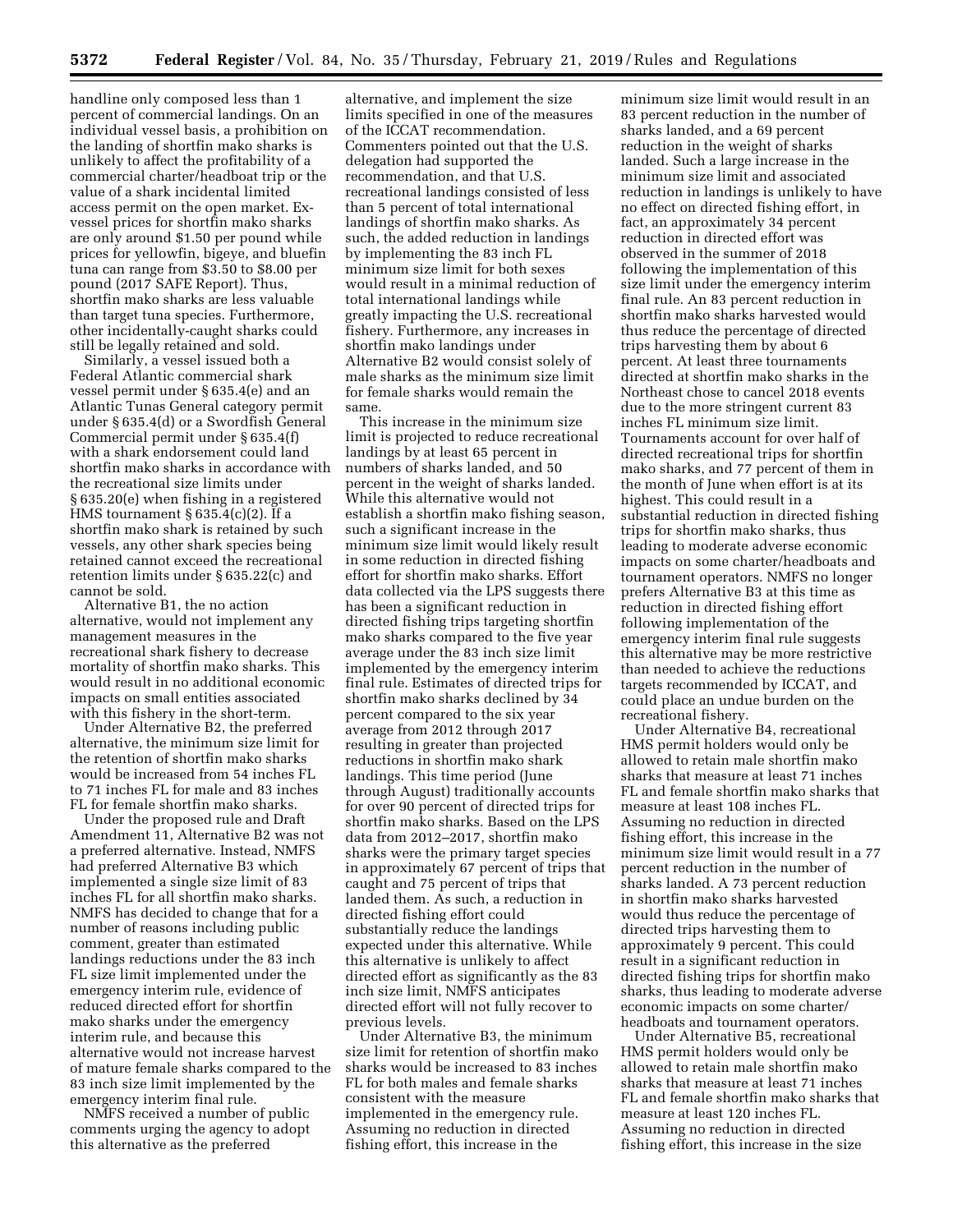limit would result in a 78 percent reduction in the number of sharks landed, and a 74 percent reduction in the weight of sharks landed. A 78 percent reduction in shortfin mako sharks harvested would thus reduce the percentage of directed trips harvesting them to 8.6 percent. This could result in a significant reduction in directed fishing trips for shortfin mako sharks, thus leading to moderate adverse economic impacts on some charter/ headboats and tournament operators.

Under Alternative B6a, the minimum size limit for the retention of shortfin mako sharks would be increased from 54 inches FL to 71 inches FL for male and 83 inches FL for female shortfin mako sharks, and a shortfin mako fishing season would be established from May through October. The fishing season established under this alternative would have little to no effect on shortfin mako fishing activity in the Northeast, but may reduce fishing effort in the South Atlantic and Gulf of Mexico regions; however, a lack of data on targeted trips for shortfin mako sharks in this region makes any assessment of potential socioeconomic impacts difficult. However, this combination of increase in the size limit and fishing season is projected to reduce recreational landings by at least 65 percent in numbers of sharks landed, and 50 percent in the weight of sharks landed in the Northeast. A 65 percent reduction in shortfin mako sharks harvested would thus reduce the percentage of directed trips harvesting them to 13 percent. This reduction on directed trips could lead to moderate adverse economic impacts on some charter/headboats and tournament operators. NMFS does not prefer this alternative at this time, as it is unlikely to result in significantly greater reductions in landings than the preferred alternative, Alternative B2, and could potentially result in regional inequalities in access to the recreational shortfin mako shark fishery due to difference in seasonal abundance.

Under Alternative B6b, NMFS would establish a three-month fishing season for shortfin mako sharks spanning the summer months of June through August. This season would be combined with a 71-inch FL minimum size limit for males and 100 inch minimum size FL for females. Based on estimates from the LPS, on average 475 directed trips are taken for shortfin mako sharks each September and October, representing approximately 9 percent of all annual directed trips. No registered HMS tournaments held in September and October target sharks exclusively, so it is highly unlikely this alternative would

result in the rescheduling of any tournaments due to the fishing season. It is much more likely that directed fishing effort would be affected by the increases in the minimum size limits. Assuming this increase in the size limit has minimal effect on fishing effort directly towards shortfin mako sharks within the season, this combination of season and increase in the size limit should result in a 79 percent reduction in the number of sharks landed, and a 74 percent reduction in the weight of sharks landed. This reduction could result in a significant reduction in directed fishing trips for shortfin mako sharks, thus leading to moderate adverse economic impacts on some charter/ headboat operators. NMFS does not prefer this alternative at this time as observed reductions in directed fishing effort following implementation of the emergency interim rule suggest this alternative may be more restrictive than is needed to meet the 72 to 79 percent reduction targets recommended by ICCAT.

Under Alternative B6c, NMFS would establish a two-month fishing season for shortfin mako sharks for the months of June and July. This season would be combined with a 71-inch FL minimum size limit for males and 90-inch minimum sizes FL for females. Based on estimates from the LPS, on average 1,264 directed trips are taken for shortfin mako sharks each August through October, representing approximately 26 percent of all annual directed trips. Only two registered HMS tournaments held in August through October target sharks exclusively, one out of New York that primarily targets thresher sharks and one out of Florida where participants fish exclusively from shore. Thus, it is highly unlikely this alternative would result in the rescheduling of any tournaments due to the fishing season. It is likely that directed fishing effort would also be affected by the increases in the minimum size limits. Assuming this increase in the size limit has minimal effect on fishing effort directly towards shortfin mako sharks within the season, this combination of season and increase in the size limit should result in a 77 percent reduction in the number of sharks landed, and a 69 percent reduction in the weight of sharks landed. Such a large increase in the size limit and associated reduction in landings is unlikely to have no effect on directed fishing effort. A 77 percent reduction in shortfin mako sharks harvested would thus reduce the percentage of directed trips harvesting them to 8 percent. This reduction in

directed trips could lead to moderate adverse economic impacts on some charter/headboats and tournament operators. NMFS does not prefer this alternative at this time as observed reductions in directed fishing effort following implementation of the emergency interim rule suggest this alternative may be more restrictive than is needed to meet the 72 to 79 percent reduction targets recommended by ICCAT.

Under Alternative B6d, NMFS would establish a one-month fishing season for shortfin mako sharks for the month of June only. This season would be combined with a 71 inches FL minimum size limit for males and 83 inches FL for females. Based on estimates from the LPS, on average 2,435 directed trips are taken for shortfin mako sharks each July through October, representing approximately 52 percent of all annual directed trips. Additionally, there are seven registered HMS tournaments held in July through October that target sharks exclusively, including three of four tournaments held in the state of Rhode Island, and the only tournament in Massachusetts to target sharks exclusively. It is likely that directed fishing effort would also be affected by the increases in the minimum size limits. Assuming this increase in the size limit has minimal effect on fishing effort directly towards shortfin mako sharks within the season, this combination of season and increase in the size limit should result in an 80 percent reduction in the number of sharks landed, and a 76 percent reduction in the weight of sharks landed. Such a large increase in the size limit and associated reduction in landings is unlikely to have no effect on directed fishing effort. An 80 percent reduction in shortfin mako sharks harvested would thus reduce the percentage of directed trips harvesting them to 8 percent. This reduction in directed trips could lead to moderate adverse economic impacts on some charter/headboats and tournament operators.

Under Alternative B6e, NMFS would establish a process and criteria for determining season dates and minimum size limits for shortfin mako sharks on an annual basis through inseason actions. This process would be similar to how the agency sets season opens and retention limits for the shark commercial fisheries and the Atlantic Tunas General category fishery. NMFS would review data on recreational landings, catch rates, and effort levels for shortfin mako sharks in the previous years, and establish season dates and minimum size limits that would be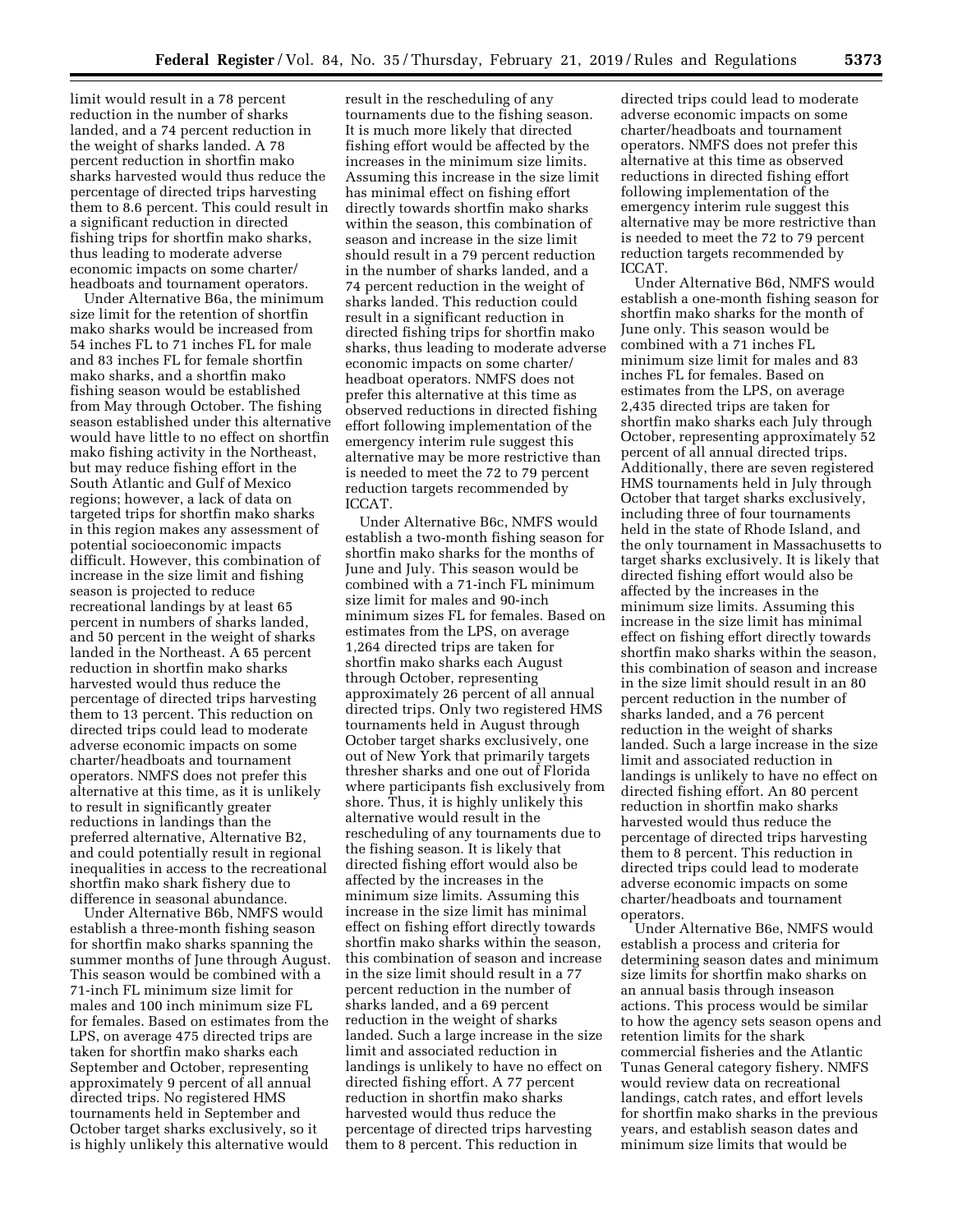expected to achieve the reduction targets established by ICCAT, and the objectives of the HMS fisheries management plan. This alternative would also allow NMFS to minimize adverse economic impacts to the HMS recreational fishery by allowing for adjustments to the season and size limits based on observed reductions and redistribution of fishing effort resulting from measures implemented in previous years. NMFS does not prefer this alternative at this time as the establishment of a shortfin mako shark fishing season has the potential to create regional inequalities in access to the fishery given its wide spatial and temporal nature as a highly migratory species. These potential inequalities would appear to be unjustified as there are alternatives available that are capable of meeting the reductions recommended by ICCAT without them.

Under Alternative B7, NMFS would implement a ''slot limit'' for shortfin mako sharks in the recreational fishery. Under a slot limit, recreational fishermen would only be allowed to retain shortfin mako sharks within a narrow size range (*e.g.,* between 71 and 83 inches FL) with no retention above or below that slot. Assuming no reduction in directed fishing effort, this alternative would be expected to result in similar reductions in landings as other alternatives analyzed here. While this alternative would not establish a shortfin mako fishing season, as described above in earlier alternatives, such a significant increase in the size limit would likely result in some reduction in directed fishing effort for shortfin mako sharks and shifting focus to other HMS species. This reduction in effort may be further exacerbated by the complicated nature of slot limits regulations. The amount of effort reduction by recreational fishermen would depend on how much HMS anglers and tournaments are satisfied to practice catch-and-release fishing for sub-legal shortfin mako sharks or shift their fishing effort to other species. NMFS does not prefer this alternative at this time as there are less complicated options available that are capable of meeting the mortality reductions recommended by ICCAT.

Under Alternative B8, NMFS would establish a landings tag requirement and a yearly limit on the number of landings tags assigned to a vessel, for shortfin mako sharks over the minimum size limit. This requirement would be expected to negatively affect fishing effort. An increase in the minimum size limit and a yearly cap on landings for vessels would reduce effort drastically, while maintaining some opportunity for

the recreational fleet. This effort reduction would adversely affect the charter fleet the most by limiting the number of trips on which they could land shortfin mako sharks each year. This effort reduction may also affect their ability to book trips. At least one tournament directed at shortfin mako sharks in the Northeast chose to cancel its 2018 event due to the more stringent current 83-inch FL minimum size limit. By excluding tournaments from a landings tag requirement there may be a direct beneficial economic impact for tournaments, as this would be an additional opportunity, beyond their tags, to land shortfin mako sharks for permit holders.

Alternative B9, the preferred alternative, would expand the requirement to use non-offset, nonstainless steel circle hook by all HMS permit holders with a shark endorsement when fishing for sharks recreationally, except when fishing with flies or artificial lures, in federal waters. Currently, this requirement is in place for all federally managed waters south of 41°43′ N latitude (near Chatham, Massachusetts), but this alternative would remove the boundary line, requiring fishermen in all areas to use circle hooks. Recreational shark fishermen north of Chatham, Massachusetts would need to purchase circle hooks to comply with this requirement, although the cost is modest. Additionally, it is possible that once the circle hook requirement is expanded, fishermen in the newly impacted area could find reduced catch rates of sharks including shortfin mako sharks. If reduced catch rates are realized, effort in the recreational shark fishery, including the for-hire fleet, could be impacted by reduced number of trips or reduced demand for chartered trips.

Alternative B10 would place shortfin mako sharks on the prohibited sharks list to prohibit the retention of shortfin mako sharks in recreational HMS fisheries. HMS permit holders would be prohibited from retaining or landing shortfin mako sharks recreationally. In recreational fisheries, recreational fishermen would only be authorized to catch and release shortfin mako sharks. A prohibition on the retention of shortfin mako sharks is likely to disincentivize some portion of the recreational shark fishery, particularly those individuals that plan to target shortfin mako sharks. Businesses that rely of recreational shark fishing such as and tournament operators and charter/ headboats may experience a decline in demand resulting in adverse economic impacts. NMFS does not prefer this

alternative at this time as it would prohibit all retention of shortfin mako sharks in the recreational fishery. As such, Alternative B10 would create unnecessary inequalities between the commercial and recreational fishing sectors when other alternatives are available that can achieve the ICCAT recommended landings reduction in a more equitable fashion.

Alternative C1, the preferred alternative, would make no changes to the current reporting requirements applicable to shortfin mako sharks in HMS fisheries. Since there would be no changes to the reporting requirements under this alternative, NMFS would expect fishing practices to remain the same and direct economic impacts in small entities to be neutral in the shortterm.

Under Alternative C2, NMFS would require vessels with a directed or incidental shark LAP to report daily the number of shortfin mako sharks retained and discarded dead, as well as fishing effort (number of sets and number of hooks) on a VMS. A requirement to report shortfin mako shark catches on VMS for vessels with a shark LAP would be an additional reporting requirement for those vessels on their existing systems. For other commercial vessels that are currently only required to report in the HMS logbook, the requirement would mean installing VMS to report dead discards of shortfin mako and fishing effort.

If a vessel has already installed a typeapproved E–MTU VMS unit, the only expense would be monthly communication service fees, which it may already be paying if the vessel is participating in a Council-managed fishery. Existing regulations require all vessel operators with E–MTU VMS units to provide hail out/in declarations and provide location reports on an hourly basis at all times while they are away from port. In order to comply with these regulations, vessel owners must subscribe to a communication service plan that includes an allowance for sending similar declarations (hail out/ in) describing target species, fishing gear possessed, and estimated time/location of landing using their E–MTU VMS. Given that most shortfin mako sharks are incidentally caught by pelagic longline vessels that are already required to have an E–MTU VMS system onboard, adverse economic impacts are not expected. If vessels with a shark LAP do not have an E–MTU VMS unit, direct, economic costs are expected as a result of having to pay for the E–MTU VMS unit (approximately \$4,000) and a qualified marine electrician to install the unit (\$400).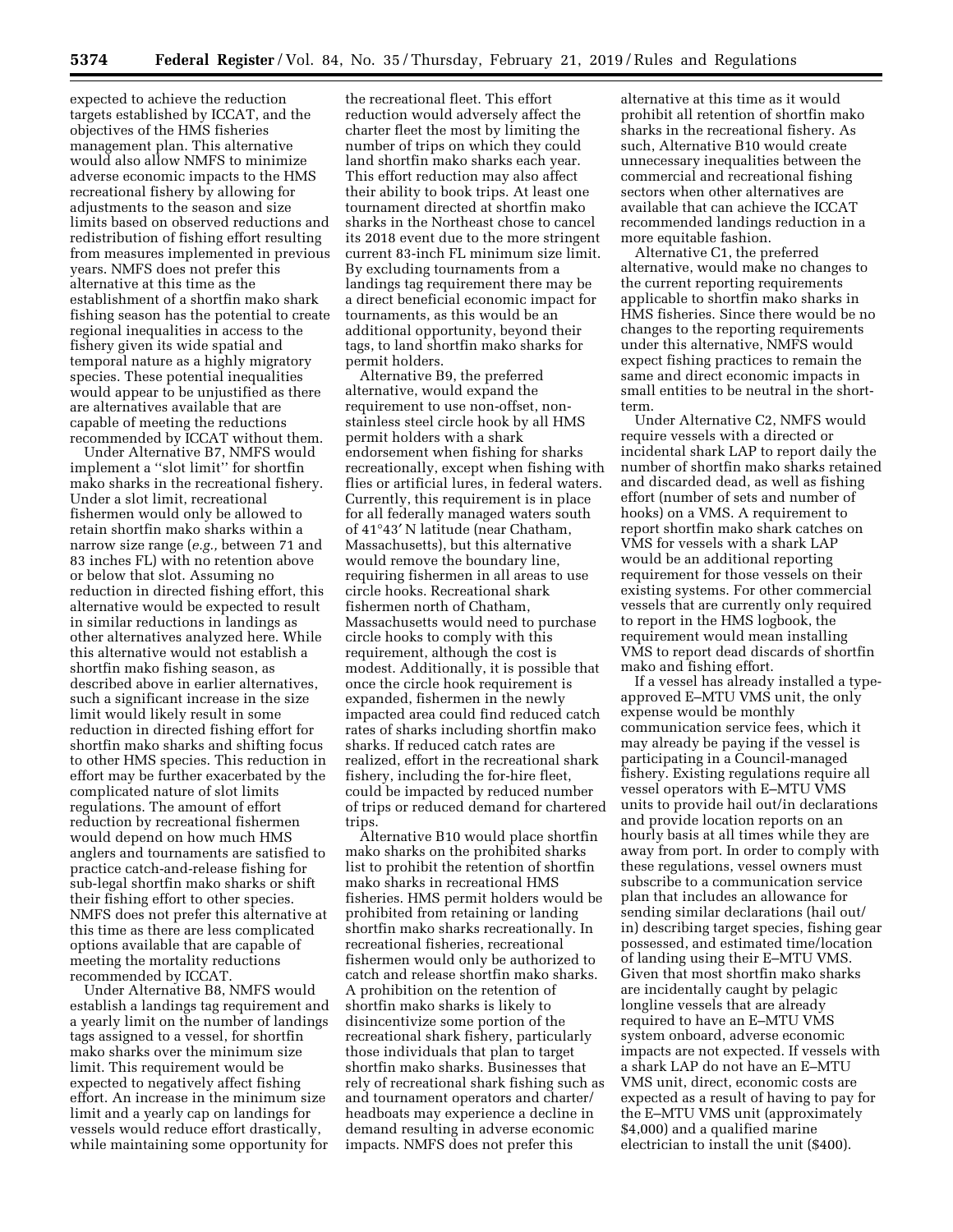VMS reporting requirements under this alternative could potentially provide undue burden to HMS commercial vessels that already report on catches, landings, and discards through vessel logbooks, dealer reports, and observer reports.

Alternative C3 would implement mandatory reporting of all recreational interactions (landed and discarded) of shortfin mako sharks in HMS fisheries. Recreational HMS permit holders would have a variety of options for reporting shortfin mako shark landings including a phone-in system, internet website, and/or a smartphone app. HMS Angling and Charter/Headboat permit holders currently use this method for required reporting of each individual landing of bluefin tuna, billfish, and swordfish within 24 hours. NMFS has also maintained a shortfin mako shark reporting app as an educational tool to encourage the practice of catch-andrelease. Additionally, the potential burden associated with mandatory landings reports for shortfin mako sharks would be significantly reduced under the increased minimum size limits being considered in this rulemaking, although would still represent an increased burden over current reporting requirements. While HMS Angling permit holders are not considered small entities by NMFS for purposes of the Regulatory Flexibility Act, Charter/Headboat permit holders are considered to be small entities and would be potentially impacted by this alternative.

Under Alternative D1, NMFS would not establish a rebuilding plan or the foundation for rebuilding the shortfin mako shark stock. NMFS would still implement management measures in the HMS recreational and commercial fisheries to end overfishing consistent with the Magnuson-Stevens Act and with ICCAT Recommendation 17–08 and our obligations under ATCA. There would likely be no direct short-term impact on small entities from this alternative as there would be no change in fishing effort or landings of shortfin mako sharks that would impact revenues generated from the commercial and recreational fisheries.

Under Alternative D2, NMFS would establish a domestic rebuilding plan independent of a rebuilding plan adopted by ICCAT. While such an alternative could avoid overfishing shortfin mako sharks in the United States by changing the way that the U.S. recreational and commercial fisheries operate, such a plan could not effectively rebuild the stock, since U.S. catches are only 9 percent of the reported catch Atlantic-wide. Such an

alternative would be expected to cause short- and long-term direct economic impacts.

Under Alternative D3, the preferred alternative, NMFS would take preliminary action toward rebuilding by adopting measures to end overfishing to establish the foundation for a rebuilding plan. NMFS would then take action at the international level through ICCAT to develop a rebuilding plan for shortfin mako sharks. ICCAT may establish a rebuilding plan for shortfin mako sharks in 2019, and this rebuilding plan would encompass the objectives set forth by ICCAT based on scientific advice from the SCRS. This alternative would not result in any changes to the current recreational and commercial domestic regulations for shortfin mako sharks in the short-term. There would likely be no direct short-term impact on small entities from this alternative as there would be no change in fishing effort or landings of shortfin mako sharks that would impact revenues generated from the commercial and recreational fisheries. Management measures to address overfishing of shortfin mako sharks could be adopted in the future. These measures could change the way that the U.S. recreational and commercial shortfin mako shark fishery operates, which could cause long-term direct economic impacts. Any future action to implement international measures would be analyzed in a separate rulemaking.

Under Alternative D4, NMFS would remove shortfin mako sharks from the commercial pelagic shark management group and would implement a speciesspecific quota for shortfin mako sharks as established by ICCAT. A shortfin mako-specific quota would likely include both commercial and recreational catches, as do other ICCAT established quotas. In addition, NMFS would establish a new commercial pelagic shark species quota for common thresher and oceanic whitetip sharks based on recent landings. The 2017 ICCAT stock assessment indicated that the North Atlantic population of shortfin mako sharks is overfished and experiencing overfishing. In November 2017, ICCAT adopted management measures (Recommendation 17–08) to address the overfishing determination, but did not recommend a TAC necessary to stop overfishing of shortfin mako sharks. Therefore, it is difficult at this time to determine how setting a species-specific quota for shortfin mako sharks would affect commercial and recreational fishing operations. However, this species-specific quota may provide long-term direct, minor adverse economic impacts if ICCAT

established a TAC for the United States that is well below the total average harvest by the United States (*i.e.,* 330 mt ww or 168 mt dw) or below the current annual commercial quota for common thresher, oceanic whitetip, and shortfin mako (488 mt dw) as it could potentially limit the amount of harvest for fishermen. Short-term direct socioeconomic impacts would be neutral for Alternative D4 because initially there would be no reduction in fishing effort and practices.

Under Alternative D5, NMFS would take steps to implement area-based management measures domestically if such measures are established by ICCAT. ICCAT Recommendation 17–08 calls on the SCRS to provide additional scientific advice in 2019 that takes into account a spatial/temporal analysis of North Atlantic shortfin mako shark catches in order to identify areas with high interactions. Without a specific area to analyze at this time, the precise impacts on commercial and recreational fishery operations cannot be determined. Implementing area management for shortfin mako sharks, if recommended by the scientific advice, could lead to a reduction in localized fishing effort, which would likely have adverse economic impacts for small entities that land shortfin mako sharks.

Under Alternative D6, NMFS would annually allocate a specific number of ''allowable'' dead discards of shortfin mako sharks as a bycatch cap or subannual catch limit (ACL) that would apply to all fisheries, not just HMS fisheries. This alternative would impact the HMS pelagic longline and shark recreational fisheries similar to Alternative D4. However, this alternative could also impact non-HMS fisheries by closing those fisheries if the bycatch cap were reached. This alternative could lead to short-term adverse impacts since the bycatch caps could close fisheries if they are reached until those fishermen could modify fishing behavior to avoid shortfin mako sharks (even in fisheries where shortfin mako sharks are rarely, if ever, seen) and reduce interactions. In the longterm, this alternative would have neutral impacts as the vessels would avoid shortfin mako sharks. The impacts to small businesses are expected to be neutral in the short and long-term as their businesses would not change.

Section 212 of the Small Business Regulatory Enforcement Fairness Act of 1996 states that, for each rule or group of related rules for which an agency is required to prepare a FRFA, the agency shall publish one or more guides to assist small entities in complying with the rule, and shall designate such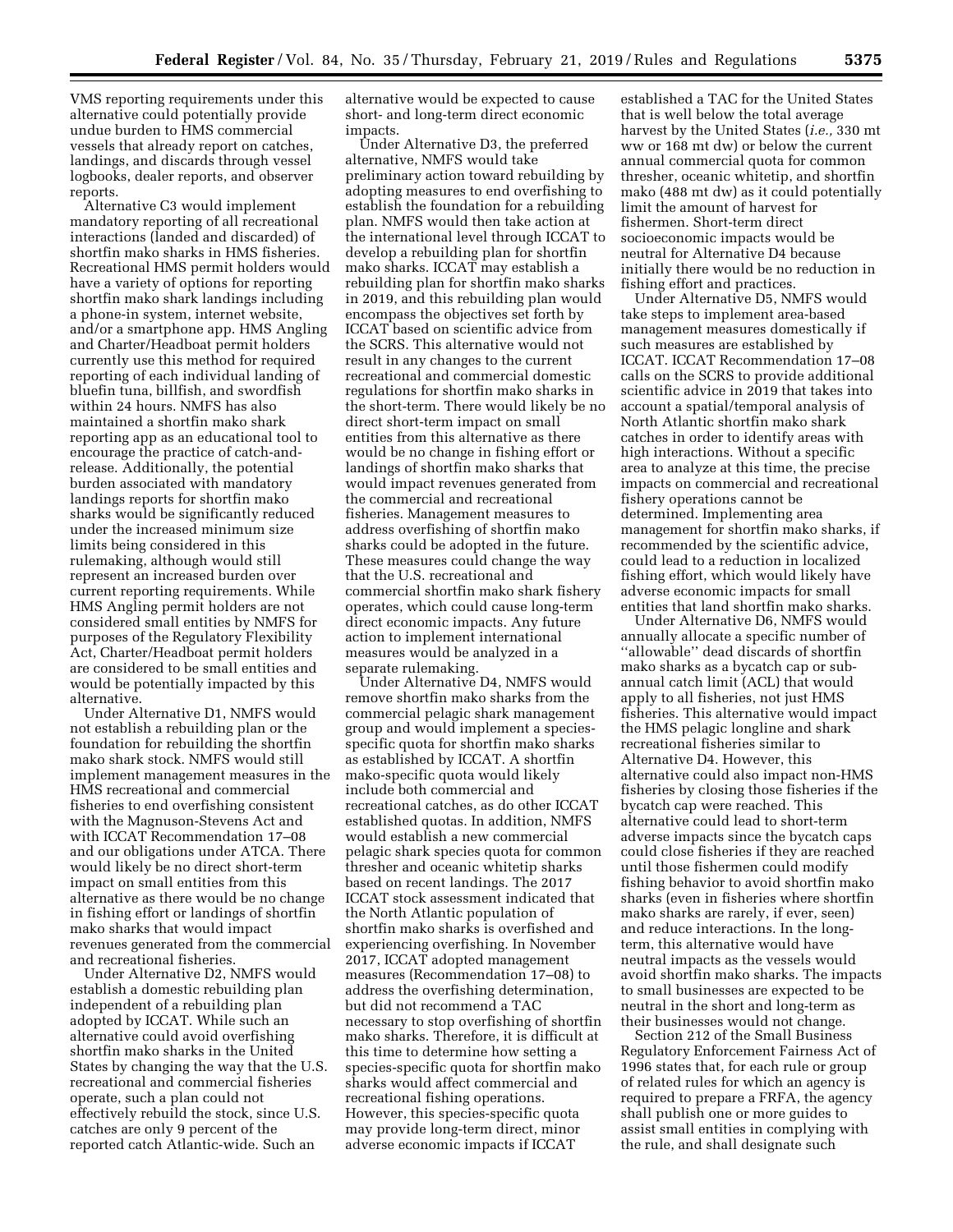publications as ''small entity compliance guides.'' The agency shall explain the actions a small entity is required to take to comply with a rule or group of rules. As part of this rulemaking process, NMFS has prepared a listserv summarizing fishery information and regulations for Atlantic shark fisheries for 2019. This listserv also serves as the small entity compliance guide. Copies of the compliance guide are available from NMFS (see **ADDRESSES**).

NMFS prepared a FEIS for this final rule that discusses the impact on the environment that would result from this rule. A copy of the FEIS is available from NMFS (see **ADDRESSES**).

#### **List of Subjects in 50 CFR Part 635**

Fisheries, Fishing, Fishing vessels, Foreign relations, Imports, Penalties, Reporting and recordkeeping requirements, Treaties.

Dated: February 15, 2019.

**Samuel D. Rauch III,** 

*Deputy Assistant Administrator for Regulatory Programs, National Marine Fisheries Service.* 

For the reasons set out in the preamble, 50 CFR part 635 is amended as follows:

## **PART 635—ATLANTIC HIGHLY MIGRATORY SPECIES**

■ 1. The authority citation for part 635 continues to read as follows:

**Authority:** 16 U.S.C. 971 *et seq.;* 16 U.S.C. 1801 *et seq.* 

■ 2. In § 635.2, revise definition of "FL (fork length)'' to read as follows:

### **§ 635.2 Definitions.**

\* \* \* \* \*

*FL (fork length)* means the straightline measurement of a fish from the midpoint of the anterior edge of the fish to the fork of the caudal fin. The measurement is not made along the curve of the body.

\* \* \* \* \*

■ 3. In § 635.20, lift the suspension on paragraph (e)(2) and revising it and by adding paragraph (e)(6) to read as follows:

### **§ 635.20 Size limits.**

- \* \* \* \* \*
	- (e) \* \* \*

(2) All sharks, except as otherwise specified in paragraphs (e)(3) through (6) of this section, landed under the recreational retention limits specified at § 635.22(c)(2) must be at least 54 inches (137 cm) FL.

\* \* \* \* \*

(6) For North Atlantic shortfin mako sharks landed under the recreational retention limits specified at § 635.22(c)(2), males must be at least 71 inches (180 cm) fork length, and females must be at least 83 inches (210 cm) fork length.

\* \* \* \* \*

- 4. Amend § 635.21 by:  $\blacksquare$  a. Adding paragraphs (a)(4), (c)(1)(iv), and (d)(5);
- b. Revising paragraphs (f)(2) and (3);
- c. Adding paragraph (g)(6); and
- $\blacksquare$  d. Revising (k)(1) and (2).

The additions and revisions read as follows:

### **§ 635.21 Gear operation and deployment restrictions.**

 $(a) * * * *$ 

(4) Any person on board a vessel that is issued a commercial shark permit must release all shortfin mako sharks, whether alive or dead, caught with any gear other than pelagic longline, bottom longline, or gillnet gear, except that any person on board a vessel that is issued a commercial shark permit in combination with a permit that has a shark endorsement may retain shortfin mako sharks subject to the recreational minimum size limits in § 635.20, the recreational retention limits in § 635.22, and authorized gear requirements in § 635.19.

- \* \* \* \* \*
	- (c) \* \* \*
	- $(1) * * * *$

(iv) Has pelagic longline gear on board, persons aboard that vessel are required to promptly release in a manner that causes the least harm any shortfin mako shark that is alive at the time of haulback. Any shortfin mako shark that is dead at the time of haulback may be retained provided the electronic monitoring system is installed and functioning in compliance with the requirements at §635.9.

\* \* \* \* \* (d) \* \* \*

(5) If a vessel issued or required to be issued a permit under this part has bottom longline gear on board persons aboard that vessel are required to promptly release in a manner that causes the least harm, any shortfin mako shark that is alive at the time of haulback.

\* \* \* \* \*

(f) \* \* \*

(2) A person on board a vessel that has been issued or is required to be issued a permit with a shark endorsement under this part and who is participating in an HMS registered tournament that bestows points, prizes, or awards for Atlantic sharks must

deploy only non-offset, corrodible circle hooks when fishing for, retaining, possessing, or landing sharks, except when fishing with flies or artificial lures.

(3) A person on board a vessel that has been issued or is required to be issued an HMS Angling permit with a shark endorsement or an HMS Charter/ Headboat permit with a shark endorsement must deploy only nonoffset, corrodible circle hooks when fishing for, retaining, possessing, or landing sharks, except when fishing with flies or artificial lures.

- \* \* \* \* \*
	- (g) \* \* \*

(6) If a vessel issued or required to be issued a permit under this part has gillnet gear onboard, persons aboard that vessel are required to promptly release in a manner that causes the least harm any shortfin mako shark that is alive at the time of haulback. \* \* \* \* \*

(k) \* \* \*

(1) A person on board a vessel that has been issued or is required to be issued a permit with a shark endorsement under this part and who is participating in an HMS registered tournament that bestows points, prizes, or awards for Atlantic sharks must deploy only non-offset, corrodible circle hooks when fishing for, retaining, possessing, or landing sharks, except when fishing with flies or artificial lures.

(2) A person on board a vessel that has been issued or is required to be issued an HMS Angling permit with a shark endorsement or a person on board a vessel with an HMS Charter/Headboat permit with a shark endorsement must deploy only non-offset, corrodible circle hooks when fishing for, retaining, possessing, or landing, except when fishing with flies or artificial lures. \* \* \* \* \*

■ 5. In § 635.22, revise paragraph  $(c)(1)$ and add paragraph (c)(7) as follows:

#### **§ 635.22 Recreational Retention Limits.**

 $(c) * * * *$ 

(1) The recreational retention limit for sharks applies to any person who fishes in any manner on a vessel that has been issued or is required to have been issued a permit with a shark endorsement, except as noted in paragraph (c)(7) of this section. The retention limit can change depending on the species being caught and the size limit under which they are being caught as specified under § 635.20(e). A person on board a vessel that has been issued or is required to be issued a permit with a shark endorsement under § 635.4 is required